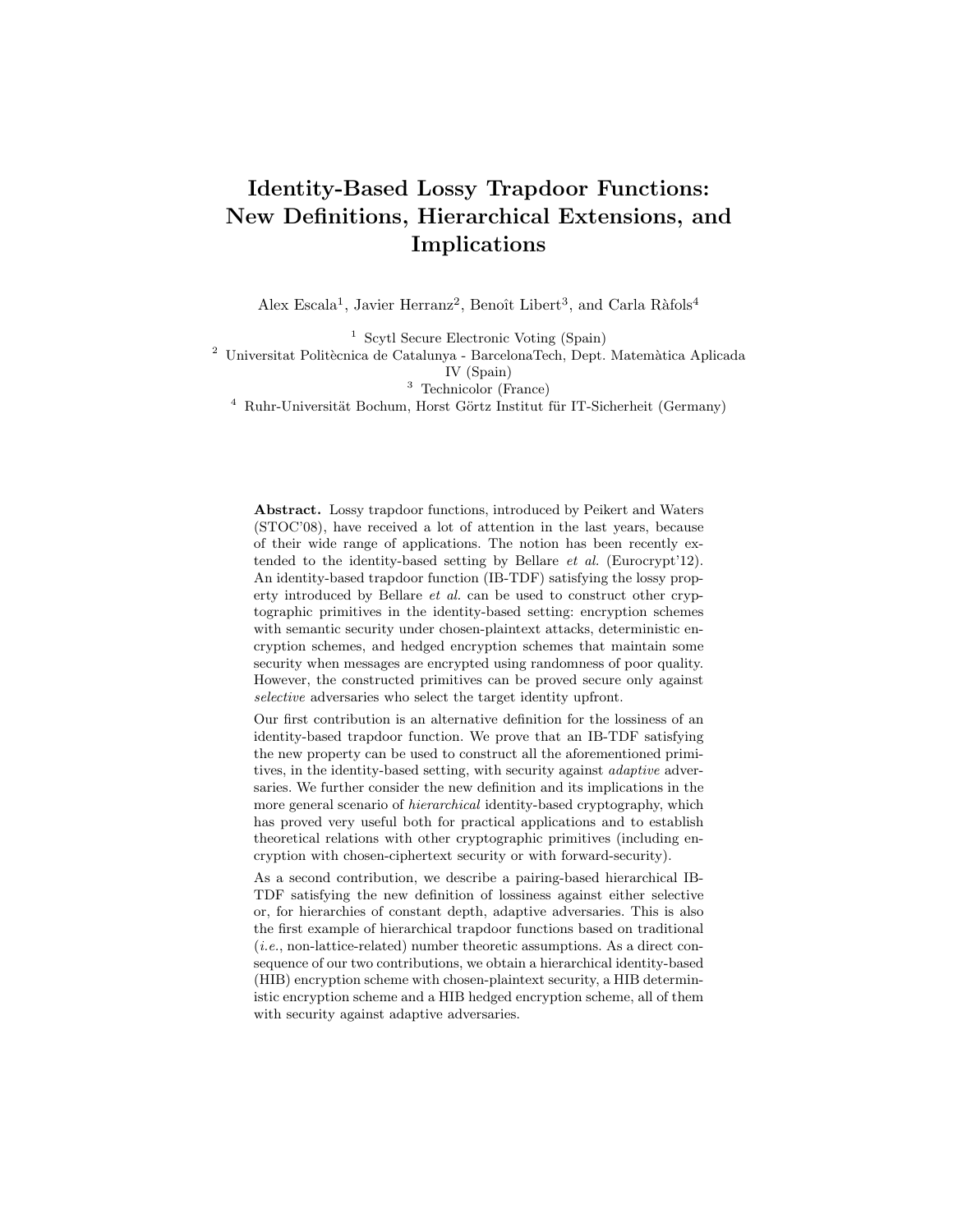## 1 Introduction

#### 1.1 (Identity-Based) Lossy Trapdoor Functions

Lossy trapdoor functions, as introduced by Peikert and Waters in [25], have been proved very powerful in theoretical cryptography and received a lot of attention in the recent years (see, e.g.,  $[17, 21, 10, 22, 30]$ ). Lossy trapdoor functions are function families that can be instantiated in two different modes. In the injective mode, the function is injective and can be inverted using a trapdoor. In lossy mode, the function is (highly) non-injective since its image size is much smaller than the size of the domain. The key point is that lossy instantiations of the function must be indistinguishable from injective instantiations.

In their seminal paper [25], Peikert and Waters showed that lossy trapdoor functions provide black-box constructions of chosen-ciphertext secure (IND-CCA) public-key encryption schemes as well as universal one-way and collisionresistant hash functions. Later on, other applications of lossy trapdoor functions were discovered: they gave rise to deterministic encryption schemes [2] in the standard model [6], public-key hedged encryption schemes maintaining some security in the absence of reliable encryption coins [3] and even public-key encryption with selective-opening security  $[4]$  (*i.e.*, which offer certain security guarantees in case of sender corruption).

Recently, Bellare, Kiltz, Peikert and Waters [5] introduced the notion of identity-based (lossy) trapdoor function (IB-TDF), which is the analogue of lossy trapdoor functions in the setting of identity-based cryptography [28]. In the identity-based scenario, users' public keys are directly derived from their identities, whereas secret keys are delivered by a trusted master entity. In this way, the need for digital certificates, which usually bind public keys to users in traditional public-key cryptography, is drastically reduced. Throughout the last decade, several generalizations of identity-based cryptography were put forth, including hierarchical identity-based encryption [18], attribute-based encryption [26, 19] or predicate encryption [8, 23]. In the setting of hierarchical identitybased cryptography, identities are organized in a hierarchical way, so that a user who holds the secret key of an identity id can generate, use and distribute valid secret keys for any identity that is a descendant of id in the hierarchy. Hierarchical identity-based encryption (HIBE) is of great interest due to both practical and theoretical reasons. On the practical side, many organizations and systems that may need (identity-based) cryptographic solutions are organized in a hierarchical way. On the theoretical side, generic constructions [11, 12] are known to transform a weakly secure HIBE scheme  $(i.e., \text{IND-CPA}$  security against selective adversaries) into (public-key) encryption schemes with strong security properties, like chosen-ciphertext security [12] or forward-security [1, 11], where private keys are updated in such a way that past encryptions remain safe after a key exposure.

Bellare et al. [5] proposed instantiations of identity-based lossy trapdoor functions based on bilinear maps and on lattices (as noted in [5], almost all IBE schemes belong to these families). Moreover, they show that their definition of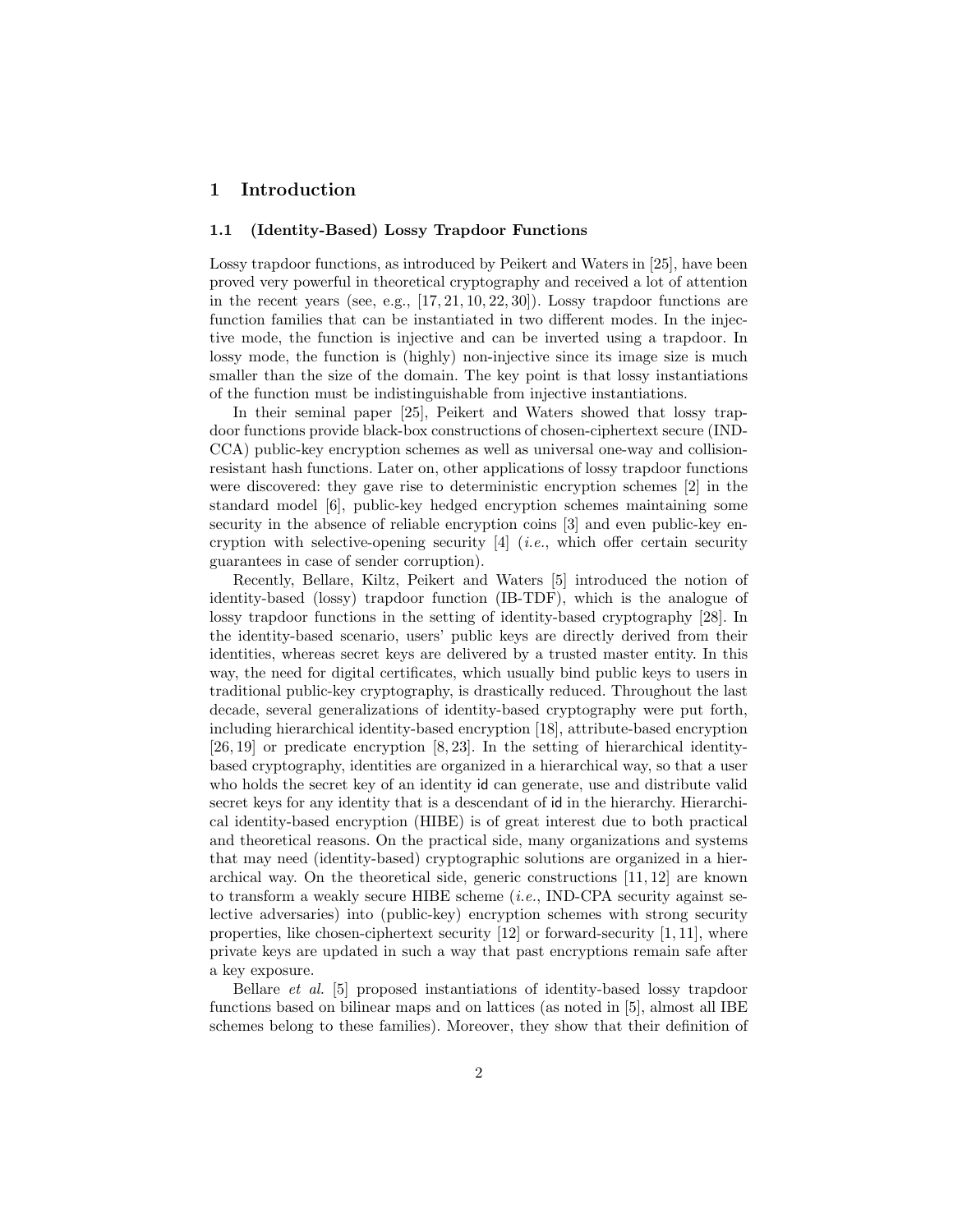partial-lossiness for identity-based trapdoor functions leads to the same cryptographic results as lossy trapdoor functions, but in the selective identity-based setting only, where the attacker must choose the target identity upfront in the attack game. Namely, in the case of selective adversaries, IB-TDFs satisfying their definition imply identity-based encryption with semantic security, identitybased deterministic encryption and identity-based hedged encryption. In [5], it was left as an open problem to prove that the same results hold in the case of adaptive adversaries.

#### 1.2 Our Two Main Contributions

New Definition of Partial Lossiness and Its Applications. From a theoretical standpoint, we first define a new security property for hierarchical identity-based trapdoor functions (HIB-TDFs). For the particular (nonhierarchical) case of IB-TDFs, the new security property is different to the property of partial lossiness defined by Bellare et al. [5]. We show that a HIB-TDF which satisfies this new property can be used to obtain the same kind of results that are derived from standard lossy trapdoor functions [25]. Namely, they lead to standard encryption schemes, to deterministic encryption schemes for block sources, and to non-adaptive hedged encryption schemes (also for block sources), which are secure in the hierarchical identity-based setting, against adaptive-id adversaries. Since IB-TDFs are a particular case of HIB-TDFs, our results for adaptive adversaries solve the above mentioned open problem in [5]. Interestingly, the pairing-based IB-TDF of Bellare *et al.* [5] can be proved to also satisfy the new security property. See the full version of the paper [16] for more details on this. As a consequence, it provides adaptive-id secure deterministic and hedged IBE schemes, and not only selectively secure ones as initially believed.

Construction of a Pairing-Based Hierarchical Trapdoor Function. On the constructive side, we focus on pairing-based hierarchical systems and leave possible constructions based on lattices as an open line for future work. Our intuition, however, is that pairing-based HIB-TDFs seem harder to construct than their lattice-based counterpart. Indeed, no hierarchical trapdoor function is currently known to rely on traditional number theoretic assumptions whereas, in the lattice world, constructions have been known since the results of Cash, Hofheinz, Kiltz and Peikert [13].

Using bilinear maps, we build a HIB-TDF and prove that it satisfies our new definition of partial lossiness under mild assumptions in prime order groups. As an intermediate step, we design a hierarchical predicate encryption (HPE) system [27, 24] with suitable anonymity properties. Perhaps surprisingly, although this scheme is proved secure only against weak selective adversaries (who select their target attribute set before seeing the public parameters), we are able to turn it into a HIB-TDF providing security (namely, our new version of partial lossiness) against adaptive adversaries for hierarchies of constant depth. To the best of our knowledge, our HIB-TDF gives rise to the first hierarchy of trapdoor functions which does not rely on lattices: realizing such a hierarchy using number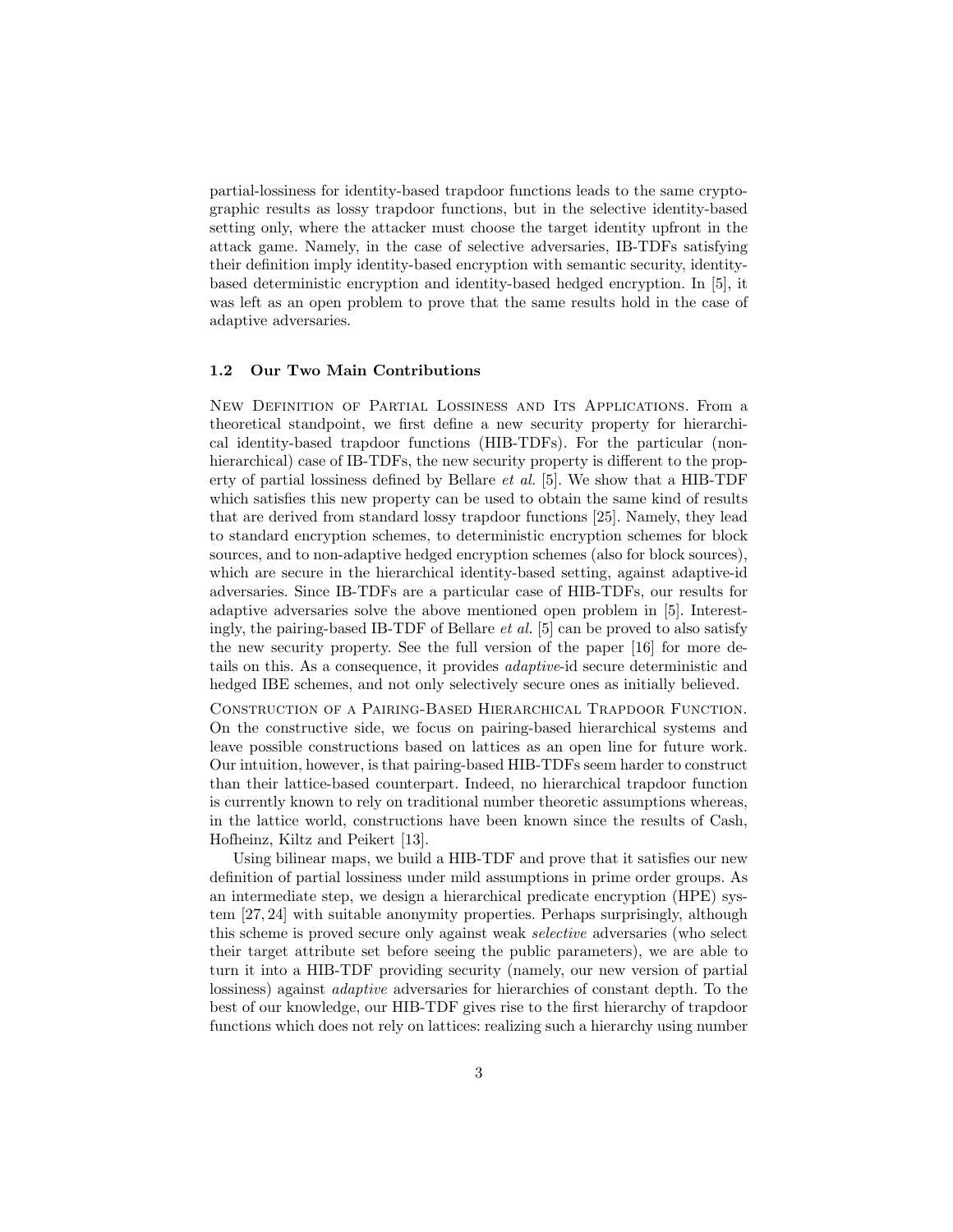theoretic techniques was identified as an open problem in [13].

Beyond its hierarchical nature, our construction brings out an alternative design principle for (H)IB-TDFs. The idea is to rely on hierarchical predicate encryption (HPE) to deal with hierarchies. Namely, public parameters consist of a matrix of HPE encryptions and, when the function has to be evaluated, the latter matrix is turned into a matrix of (anonymous) HIBE ciphertexts. The homomorphic properties of the underlying HIBE then make it possible to evaluate the function while guaranteeing a sufficient amount of lossiness in lossy mode. It seems possible to abstract away the properties of the underlying HPE system in order to obtain a HIB-TDF via a semi-generic transformation. However, the HPE scheme we describe seems to be the only candidate with the required algebraic structure.

While the pairing-based IB-TDF construction of Bellare *et al.* [5] builds on an adaptively secure anonymous IBE, our HIB-TDF is obtained from a selective weakly attribute-hiding HPE system. This result is somewhat incomparable with [5]: on the one hand, we start from a more powerful primitive – because predicate encryption implies anonymous IBE – but, on the other hand, we need a weaker security level to begin with. Both (H)IB-TDF constructions rely on specific algebraic properties in the underlying IBE/HPE and neither is generic.

#### 1.3 Implications

Combining our HIB-TDF with the theoretical implications of our new security property, we obtain: (1) a modular way to build adaptive-id secure HIBE schemes from HIB-LTDFs, (2) the first secure deterministic HIBE scheme for block sources<sup>5</sup>, (3) the first HIBE scheme, for block sources, that (non-adaptively) hedges against bad randomness, as advocated by Bellare et al. [3]. All these schemes are secure against both selective and adaptive-id adversaries.

In the case of adaptive adversaries, these results only hold for hierarchies of constant depth (said otherwise, we do not provide full security). However, using our definition of partial lossiness or that of Bellare et al. [5], this appears very difficult to avoid. The reason is that both definitions seem inherently bound to the partitioning paradigm. Namely, they assume the existence of alternative public parameters, called lossy parameters, where the identity space is partitioned into subsets of injective and lossy identities (this is, identities which lead to injective and lossy functions respectively). The definition of [5] intuitively captures that a fraction  $\delta$  of identities are lossy in the case of lossy parameters. In the hierarchical setting, the analogy with HIBE schemes suggests that all ancestors of a lossy identity be lossy themselves. Hence, unless one can make sure that certain lossy identities only have lossy descendants, the fraction  $\delta$  seems doomed to exponentially decline with the depth of the hierarchy.

Finally, due to the results of Canetti, Halevi and Katz [11], our construction also implies the first forward-secure deterministic and hedged public-key encryption schemes (note that, as pointed out in [11], selective security suffices to give

 $5$  See [31] for a recent and independent construction, in the (non-hierarchical) IBE case.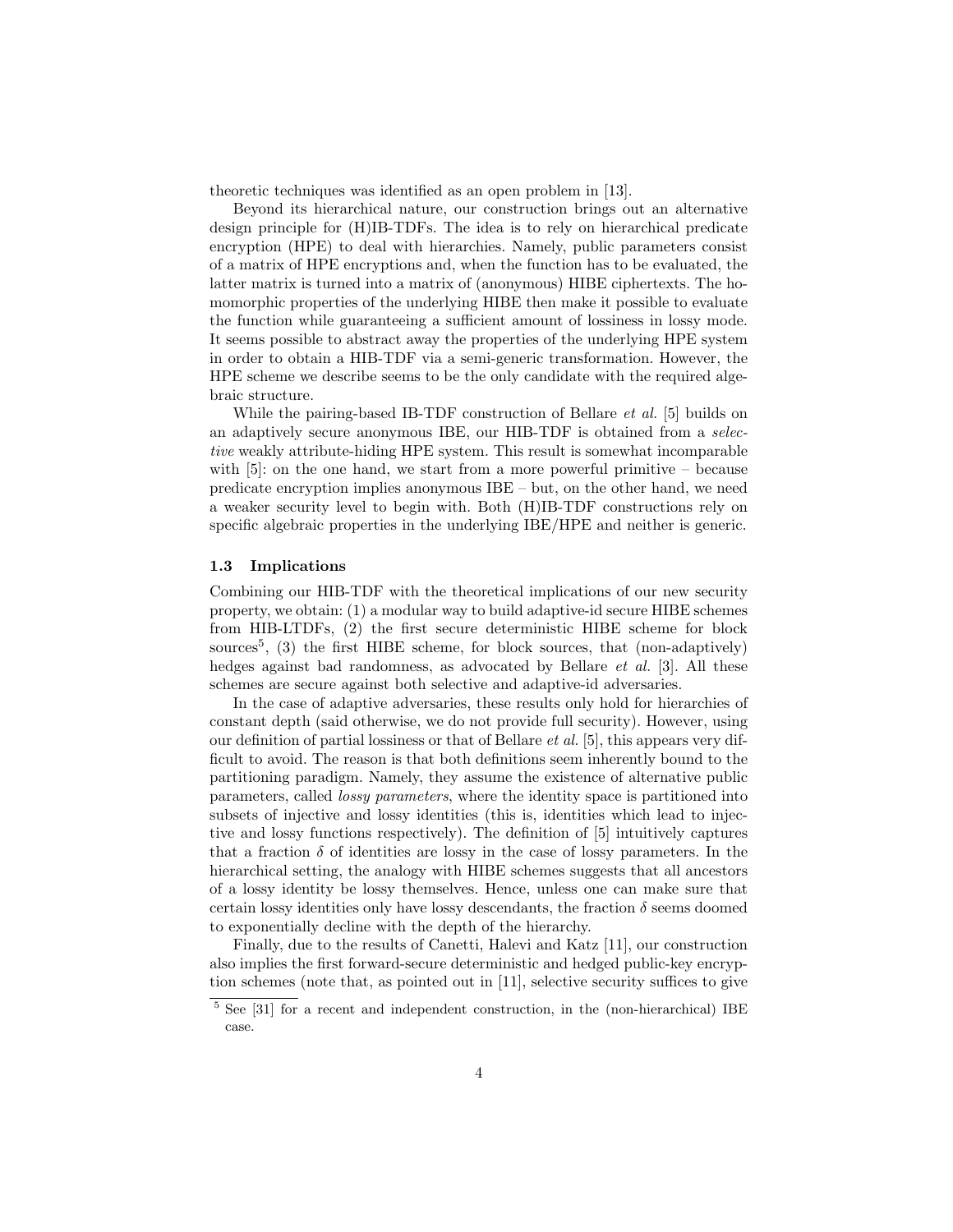forward-secure cryptosystems). Although our scheme is not practical due to large ciphertexts and keys, it provides the first feasibility results in these directions.

## 2 Background

#### 2.1 Some Complexity Assumptions

We will consider groups  $(\mathbb{G}, \hat{\mathbb{G}}, \mathbb{G}_T)$  of prime order p for which an asymmetric bilinear map  $e : \mathbb{G} \times \hat{\mathbb{G}} \to \mathbb{G}_T$  is efficiently computable. We will assume that the DDH assumption holds in both  $\mathbb{G}$  and  $\mathbb{G}$ , which implies that no isomorphism is efficiently computable between  $\mathbb G$  and  $\hat{\mathbb G}$ . The assumptions that we need are sometimes somewhat stronger than DDH. However, they have *constant* size (*i.e.* we de not rely on q-type assumptions) and were previously used in [15].

- The Bilinear Diffie Hellman Assumption (BDH): in asymmetric bilinear groups  $(\mathbb{G}, \hat{\mathbb{G}}, \mathbb{G}_T)$  of prime order p, no PPT adversary can distinguish the distribution  $D_1 = \{ (g, g^a, g^c, \hat{g}, \hat{g}^a, \hat{g}^b, e(g, \hat{g})^{abc}) \mid a, b, c \stackrel{R}{\leftarrow} \mathbb{Z}_p \}, \text{ from }$  $D_2 = \{ (g, g^a, g^c, \hat{g}, \hat{g}^a, \hat{g}^b, e(g, \hat{g})^z) | a, b, c, z \stackrel{R}{\leftarrow} \mathbb{Z}_p \}.$
- **The P-BDH<sub>1</sub> Assumption:** in asymmetric bilinear groups  $(\mathbb{G}, \hat{\mathbb{G}}, \mathbb{G}_T)$  of prime order p, the distribution  $D_1 = \{(g, g^b, g^{ab}, g^c, \hat{g}, \hat{g}^a, \hat{g}^b, g^{abc}) \mid a, b, c \stackrel{\mathcal{R}}{\leftarrow} \mathbb{Z}_p\}$  is indistinguishable from  $D_2 = \{(g, g^b, g^{ab}, g^c, \hat{g}, \hat{g}^a, \hat{g}^b, g^z) \mid a, b, c, z \stackrel{R}{\leftarrow} \mathbb{Z}_p\}$  for any PPT algorithm.
- **The DDH<sub>2</sub> Assumption:** in asymmetric bilinear groups  $(\mathbb{G}, \hat{\mathbb{G}}, \mathbb{G}_T)$  of prime order p, the distribution  $D_1 = \{(g, \hat{g}, \hat{g}^a, \hat{g}^b, \hat{g}^{ab}) \mid a, b \stackrel{\text{R}}{\leftarrow} \mathbb{Z}_p\}$  is computationally indistinguishable from  $D_2 = \{(g, \hat{g}, \hat{g}^a, \hat{g}^b, \hat{g}^z) \mid a, b, z \stackrel{R}{\leftarrow} \mathbb{Z}_p\}.$

#### 2.2 Hierarchical Identity-Based (Lossy) Trapdoor Functions

This section recalls formal definitions of (hierarchical) identity-based lossy trapdoor function.

Syntax. A hierarchical identity-based trapdoor function (HIB-TDF) is a tuple of efficient algorithms  $HF = (HF.Setup, HF.MKg, HF.Kg, HF.Del, HF.Eval, HF.Inv)$ . The setup algorithm HF.Setup takes as input a security parameter  $\rho \in \mathbb{N}$ , the (constant) number of levels in the hierarchy  $d \in \mathbb{N}$ , the length of the identities  $\mu \in \text{poly}(\rho)$  and the length of the function inputs  $n \in \text{poly}(\rho)$ , and outputs a set of global public parameters pms, which specifies an input space InpSp, an identity space IdSp and the necessary mathematical objects and hash functions. The master key generation algorithm HF.MKg takes as input pms and outputs a master public key mpk and a master secret key msk. The key generation algorithm HF.Kg takes as input pms, msk and a hierarchical identity  $(id_1, \ldots, id_\ell) \in IdSp$ , for some  $\ell \geq 1$  and outputs a secret key  $\mathbf{SK}_{(\mathsf{id}_1,\ldots,\mathsf{id}_\ell)}$ . The delegation algorithm HF.Del takes as input pms, mpk, a hierarchical identity  $(id_1, \ldots, id_\ell)$ , a secret key  $SK_{(id_1,...,id_\ell)}$  for it, and an additional identity  $id_{\ell+1}$ ; the output is a secret key  $\mathbf{SK}_{(\mathsf{id}_1,\ldots,\mathsf{id}_\ell,\mathsf{id}_{\ell+1})}$  for the hierarchical identity  $(\mathsf{id}_1,\ldots,\mathsf{id}_\ell,\mathsf{id}_{\ell+1})$  iff  $(id_1, \ldots, id_\ell, id_{\ell+1}) \in IdSp.$  The evaluation algorithm HF. Eval takes as input pms,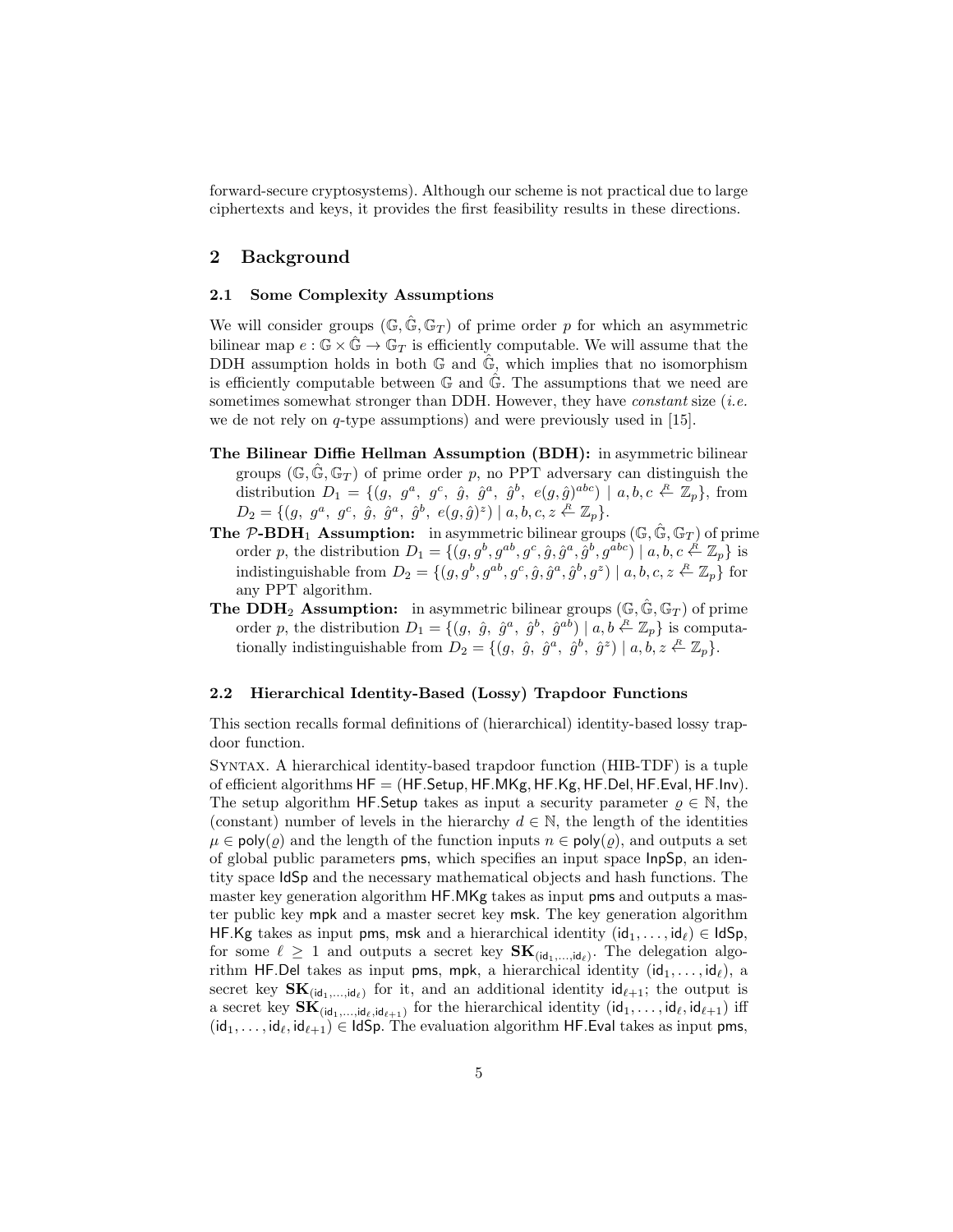mpk, an identity id =  $(id_1, \ldots, id_\ell)$  and a value  $X \in \mathsf{InpSp}$ ; the result of the evaluation is denoted as C. Finally, the inversion algorithm HF.Inv takes as input pms, mpk, a hierarchical identity  $id = (id_1, \ldots, id_\ell)$ , a secret key  $SK_{id}$  for it and an evaluation C, and outputs a value  $\tilde{X} \in \text{InpSp}.$ 

A HIB-TDF satisfies the property of correctness if we have the equaltity  $\mathsf{HF}.\mathsf{Inv}({\mathsf{pms}},{\mathsf{mpk}},{\mathsf{id}},{\mathbf{SK}}_{\mathsf{id}},{\mathsf{HF}}.\mathsf{Eval}({\mathsf{pms}},{\mathsf{mpk}},{\mathsf{id}}~=~({\mathsf{id}}_1,\ldots,{\mathsf{id}}_\ell),X\big)\big)\ =\ X,\ \text{for}$ any  $X \in \mathsf{InpSp},$  any pms, (mpk, msk) generated by HF. Setup and HF. MKg, any hierarchical identity  $(id_1, \ldots, id_\ell) \in \mathsf{IdSp}$  and any key  $\mathbf{SK}_{(id_1,\ldots, id_\ell)}$  generated either by running  $\mathsf{HF.Kg}(\mathsf{pms},\mathsf{msk},(\mathsf{id}_1,\ldots,\mathsf{id}_\ell))$  or by applying the delegation algorithm HF.Del to secret keys of shorter hierarchical identities.

Before formalizing the new definition of partial lossiness for a HIB-TDF, let us recall the notion of lossiness: if f is a function with domain  $Dom(f)$  and image Im(f) = { $f(x)$ :  $x \in Dom(f)$ }, we say that f is  $\omega$ -lossy if  $\lambda(f) \geq \omega$ , where  $\lambda(f) = \log \frac{|\text{Dom}(f)|}{|\text{Im}(f)|}$ .

To define lossiness for HIB-TDFs, it is useful to consider extended HIB-TDFs, which differ from standard HIB-TDFs in that, in the latter, the algorithm HF.Setup specifies in pms an auxiliary input space AuxSp, and HF.MKg admits an auxiliary input  $aux \in AuxSp.$  Given a HIB-TDF HF = (HF.Setup, HF.MKg, HF.Kg, HF.Del, HF.Eval, HF.Inv), a *sibling* for HF is an extended HIB-TDF LHF  $=$ (HF.Setup, LHF.MKg, LHF.Kg, HF.Del, HF.Eval, HF.Inv) whose delegation, evaluation and inversion algorithms are those of HF, and where an auxiliary space AuxSp is contained in pms  $\leftarrow$  HF. Setup( $\rho$ ), so that IdSp  $\subset$  AuxSp.

Looking ahead, we will define, as in [5], two different experiments: one corresponding to the standard setup and one corresponding to the lossy setup, in one of them the experiment will interact with a standard HIB-TDF, in the other one with a sibling in which some identities lead to lossy evaluation functions. The notion of extended HIB-TDF will serve to construct both of these functions as an extended HIB-TDF but with different auxiliary inputs  $y^{(0)}, y^{(1)}$ .

### 3 A New Security Definition for (H)IB-TDFs

The basic security property of a trapdoor function is one-wayness, which means that the function is hard to invert without the suitable secret key. In the identitybased setting, one-wayness is required to hold even when the adversary has access to secret keys for some identities. Partial lossiness for identity-based trapdoor functions was introduced in [5], where it was proved to imply one-wayness. Roughly speaking, partial lossiness requires that the weighted difference of the probability that any adversary outputs 1 in the lossy or in the real experiment is negligible. These weights account for the fact that, in the lossy experiment in the adaptive case, some identities may lead to lossy functions, which can be detected by any adversary  $A$  that queries the secret key for such an identity. As a result, there is an asymmetry when comparing the real and the lossy experiments which is compensated by the weights.

For the selective case, the weights can simply be set to 1 and it can be proved that an IB-TDF satisfying their notion of partial lossiness in the selective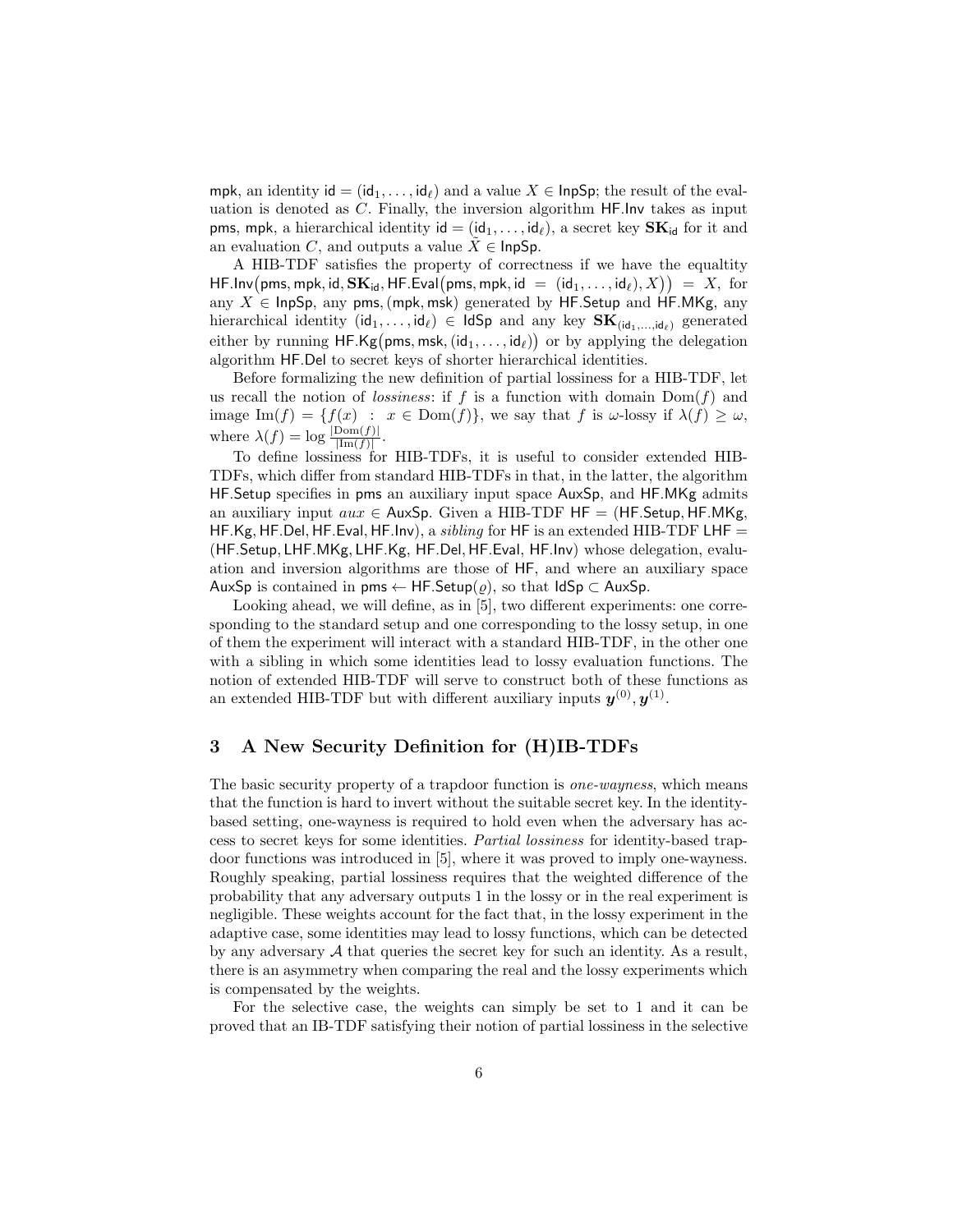scenario can be used to build: (1) identity-based encryption (IBE) schemes with selective IND-CPA security, (2) selectively secure deterministic IBE schemes, (3) selectively secure hedged IBE schemes. However, these results are not known to be true in the adaptive setting. In fact, the definition is not known to imply the IND-ID-CPA security of the resulting IBE scheme in the adaptive-id scenario.

To address this question, we propose an alternative definition for the partial lossiness of (hierarchical) identity-based trapdoor functions — in particular, the definition is also different from the one of Bellare et al. when the hierarchy depth is equal to 1, the case considered in [5]. We will show that a HIB-TDF satisfying this new definition gives, in the adaptive-id case, a secure construction of the same primitives we mentioned for the selective-id case.

#### 3.1 The Formal Definition

As in [5], we define two different experiments, a lossy experiment and a real experiment. For any adversary A against a HIB-TDF, the REAL  $A$ <sub>HF,LHF, $\mathcal{P}, \omega, \zeta$ </sub> experiment and the LOSSY<sub>HF,LHF,</sub> $p_{, \omega, \zeta}$  experiment are parameterized by the security parameter  $\rho$  (which is usually omitted in the notation) and some values  $\zeta(\varrho), \omega(\varrho)$ . The experiment also takes as input the specification of some algorithm  $\mathcal P$  which takes as input  $\zeta$ , pms, mpk<sub>1</sub>, msk<sub>1</sub>, *IS*, id<sup>\*</sup>, and outputs a bit  $d_2$ . This algorithm must be efficient for any non-negligible  $\zeta$ . To simplify notations, we write REAL instead of REAL  $^{A}_{HF, LHF, \mathcal{P}, \omega, \zeta}$  and LOSSY instead of LOSSY  $^{A}_{HF, LHF, \mathcal{P}, \omega, \zeta}$ .

We present the two experiments as a single experiment depending on a bit β: the challenger C, who interacts with the adversary A, runs either REAL if  $\beta = 0$  or LOSSY if  $\beta = 1$ . Also, some instructions of both experiments depend on whether selective or adaptive security is being considered. We say that a hierarchical identity  $id = (id_1, \ldots, id_\ell)$  is a *prefix* of another one  $id^* = (id_1^*, \ldots, id_{\ell^*})$ if  $\ell \leq \ell^*$  and  $\mathsf{id}_i = \mathsf{id}_i^*$  for every  $i = 1, \ldots, \ell$ . We denote this fact by  $\mathsf{id} \leq \mathsf{id}^*$ .

- 0. First,  $\mathcal C$  chooses global parameters pms by running HF. Setup. The parameters pms are given to the adversary  $A$ , who replies by choosing a hierarchical identity  $\mathbf{id}^\dagger = (\mathbf{id}_1^\dagger, \dots, \mathbf{id}_{\ell^\dagger}^\dagger)$ , for some  $\ell^\dagger \leq d$ .
- 1. The challenger  $C$  runs  $(\text{mpk}_0, \text{msk}_0) \leftarrow \text{HF.MKg(pms)}$  and  $(\text{mpk}_1, \text{msk}_1) \leftarrow$ LHF.MKg(pms,  $aux = id^{\dagger}$ ). The adversary A receives mpk<sub>β</sub> and lists  $IS \leftarrow$  $\emptyset$ ,  $QS \leftarrow \emptyset$  are initialized.
- 2. A can make adaptive queries for hierarchical identities  $id = (id_1, \ldots, id_\ell)$ .
	- Create-key: A chooses an identity id and C creates a private key  $SK_{\text{id}}$ . If  $\beta = 0$ ,  $SK_{id}$  is created by running HF.Kg(pms, msk<sub>0</sub>, id). If  $\beta = 1$ , it is created by running LHF.Kg(pms,  $msk_1$ , id). The list  $QS$  is updated as  $QS = QS \cup \{id\}.$
	- Create-delegated-key: A provides a tuple  $id = (id_1, \ldots, id_\ell)$  and  $id_{\ell+1}$ such that id  $\in QS$ . The challenger C then computes a delegated key  $SK_{\mathsf{id}'}$  for  $\mathsf{id}' = (\mathsf{id}_1, \ldots, \mathsf{id}_{\ell+1})$  by running the delegation algorithm HF.Del(pms, mpk<sub> $\beta$ </sub>,  $SK_{id}$ , id $_{\ell+1}$ ) before setting  $QS = QS \cup \{id'\}.$
	- Reveal-key:  $A$  provides id with the restriction that if  $A$  is selective, then id  $\nleq$  id<sup>†</sup>.  $\mathcal C$  returns  $\perp$  if id  $\notin QS$ . Otherwise,  $SK_{\mathsf{id}}$  is returned to  $\mathcal A$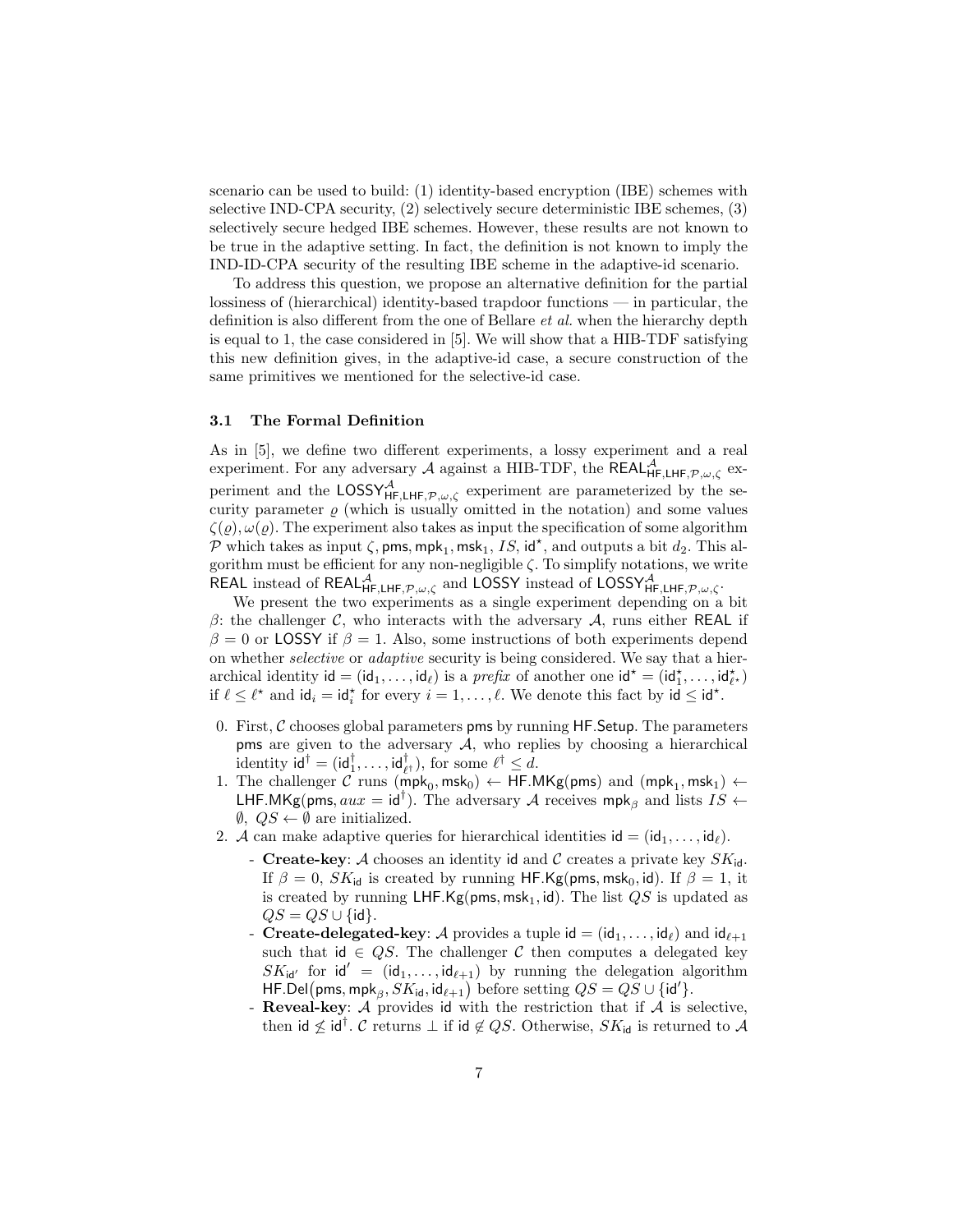and the list IS is updated as  $IS = IS \cup \{id\}.$ 

- 3. A outputs a hierarchical identity  $\mathsf{id}^* = (\mathsf{id}_1^*, \dots, \mathsf{id}_{\ell^*}^*)$ . If A is selective, then  $\mathsf{id}^* = \mathsf{id}^\dagger$ . In the adaptive case, no element of IS can be a prefix of  $\mathsf{id}^*$ .
- 4. The adversary can make adaptive queries such as the ones described in step 2, with the restriction that for **Reveal-key** queries the id provided by  $A$ must satisfy  $id \nleq id^*$ .
- 5. The adversary outputs a bit  $d_A \in \{0,1\}$ . Let  $d_1$  be the bit  $d_1 := \forall$  id  $\in$  $IS, \lambda\left(\mathsf{HF}. \mathsf{Eval}(\mathsf{pms}, \mathsf{mpk}_1, \mathsf{id}, \cdot\right)) = 0\right) \wedge \big(\lambda\left(\mathsf{HF}. \mathsf{Eval}(\mathsf{pms}, \mathsf{mpk}_1, \mathsf{id}^\star, \cdot\right)) \geqq \omega\big).$
- 6. The challenger C sets  $d_2$  to be the output of the pre-output stage P with input  $\zeta$ , pms, mpk<sub>1</sub>, msk<sub>1</sub>, *IS*, id<sup>\*</sup>.
- 7. The final output of the experiment consists of the bits  $\{d_{\mathcal{A}}, d_{-abort}^{\mathcal{A}}\}$ , where  $d_{\neg abort}^{\mathcal{A}} = d_1 \wedge d_2 \in \{0, 1\}.$

For notational convenience, from now on, let us define  $d_{exp}^{\mathcal{A}} = d_{\mathcal{A}} \wedge d_{-abort}^{\mathcal{A}}$ .

**Definition 1.** A HIB-TDF is  $(\omega, \delta)$ -partially lossy if it admits a sibling and an efficient pre-output stage  $P$  such that for all PPT adversaries  $A$  and for all non-negligible  $\zeta$ , there exist two non-negligible values  $\epsilon_1, \epsilon_2$  such that  $\delta = \epsilon_1 \epsilon_2$  is non-negligible and the following three conditions hold:

(i) the following advantage function is negligible in the security parameter  $\rho$ :

$$
\mathbf{Adv}_{\mathsf{HF},\mathsf{LHF},\mathcal{P},\omega,\zeta}^{\mathrm{lossy}}(\mathcal{A}) = |\Pr[d_{exp}^{\mathcal{A}} = 1| \ \mathsf{REAL}] \ - \ \Pr[d_{exp}^{\mathcal{A}} = 1| \ \mathsf{LOSSY}] | \ \ (1)
$$

(*ii*)  $Pr[d_{\neg abort}^{\mathcal{A}} = 1 | REAL] \geq \epsilon_1$ .

(iii) if A is such that  $Pr[d_{\mathcal{A}} = 1 | \text{ REAL}] - \frac{1}{2} > \zeta$ , then

$$
\Pr[d_{\mathcal{A}} = 1 \mid \text{REAL} \wedge d_{\neg abort}^{\mathcal{A}} = 1] - \frac{1}{2} > \epsilon_2 \cdot \zeta,
$$
\n(2)

where  $\delta$  may be a function of q the maximal number of key queries of A.

Some Intuition. As we mentioned, to account for the asymmetry between the real and the lossy experiment, Bellare et al. defined the advantage of a distinguisher among the lossy and real experiments as the weighted difference of the probability of outputting 1 in the real case minus the same probability in the lossy case. Our solution is different. We always execute in parallel two instances of the master key generation protocol, one in the real and one in the lossy mode (the adversary does not notice this). The experiments output a bit  $d_1$  which is computed in the same way in both the real and lossy settings and which depends on the secret key queries and the challenge identity chosen by the adversary: for example, if a query would force the LOSSY experiment to output  $d_1 = 0$  indicating that the adversary queried for a secret key of a lossy identity, then it also forces the REAL experiment to output  $d_1 = 0$ . For the sake of intuition, let us think of  $d_{\neg abort}^{\mathcal{A}}$  as the bit  $d_1$  and temporarily ignore  $d_2$ , whose purpose is explained later. By defining the output of the experiment as the logical AND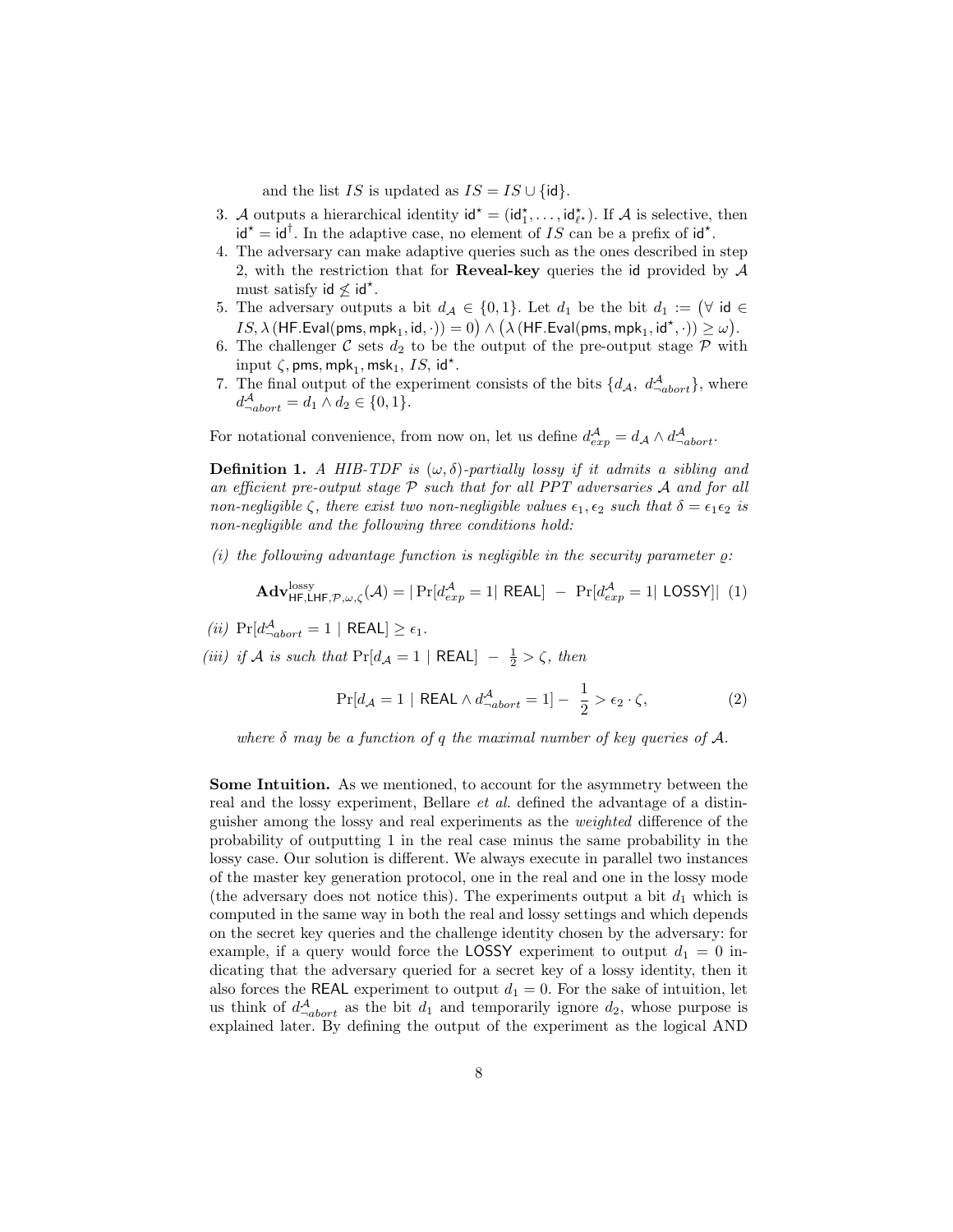between the output  $d_A$  of the adversary and a bit  $d_{\neg abort}^A$ , we just avoid having to introduce weights in condition (i) in Definition 1. This is a difference with [5] which is crucial to prove that lossy identity-based trapdoor functions imply other primitives in the adaptive-id case.

Condition (i) can be seen as the natural (non-weighted) analogue of the security definition of [5], while the other conditions might look more artificial. We provide some more intuition on why condition (i) alone is not useful to guarantee that security reductions can be done from a scheme  $\Pi$  built from an HIB-TDF to the HIB-TDF itself in the adaptive setting. First, we add condition (ii) to rule out some cases in which the condition (i) would be trivial to satisfy, like the case where the procedure  $P$  aborts with overwhelming probability or the case where the sibling admits only lossy identities: in any of these scenarios, we would have  $d_{\neg abort}^{\mathcal{A}} = 1$  with negligible probability, which would render the scheme useless.

A more serious problem, which motivates condition (iii), is that, in the reduction, the output of a potential adversary  $\mathcal A$  with meaningful advantage  $\varepsilon$  against  $\Pi$  does not necessarily help to contradict condition (i) because the output of  $A$ needs to be conditioned to  $d_{-abort}^{\mathcal{A}} = 1$  and the output of  $\mathcal{A}$  may not be independent of  $d_{-abort}^{\mathcal{A}} = 1$ . To solve that, the reduction might try to abort after certain events, for example after some secret key queries have been done. However, such events could be related to the underlying HIB-TDF scheme, so the reduction would not be black-box. Condition (iii) guarantees that, if an adversary has some meaningful advantage against the scheme built from the HIB-TDF, it will also have meaningful advantage when  $d_{\neg abort} = 1$ , this is, when all the secret key queries correspond to injective identities and the challenge identity is lossy. Roughly said, this condition ensures that the probability of aborting is somewhat independent of the behavior of any computationally bounded adversary.

We have not discussed the role of  $d_2$  yet. If  $d_{\neg abort}$  was just defined as  $d_1$ , condition (iii) would be quite hard to satisfy: intuitively we would not be allowing the security reduction to make extra aborts related to events which depend on the HIB-TDF, which is unnecessarily restrictive. To handle this problem, we allow the experiment to consider an efficient algorithm  $P$ , which depends on the HIB-TDF and outputs a bit  $d_2$ , and we define  $d_{\neg abort} = d_1 \wedge d_2$ . Finally, we stress that the incorporation of algorithm  $P$  results in a more general and flexible security definition: although one could define the security of HIB-TDF without taking into account the existence of such an algorithm  $P$ , it would make it more difficult for a HIB-TDF to satisfy it. On the other hand, if  $P$  is the trivial algorithm which always outputs  $d_2 = 1$ , this is equivalent to considering the security definition without the algorithm  $P$ , which is enough to prove the security of our HIB-TDF against selective adversaries, indeed. To prove the security of our HIB-TDF against adaptive adversaries, we will define  $P$  as the artificial abort stage in the security proof of Waters' IBE scheme [29].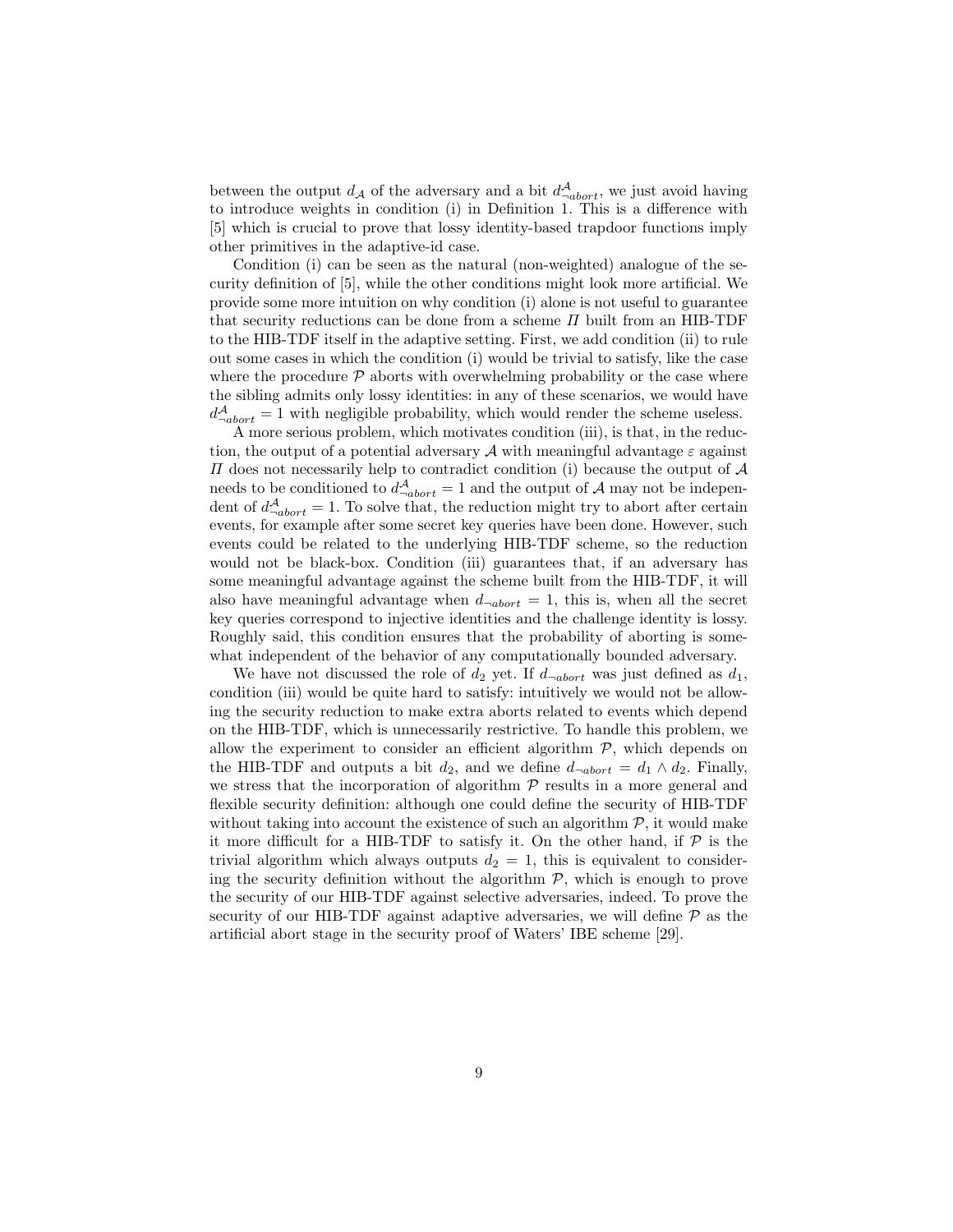#### 3.2 Implications of Lossy (H)IB-TDFs: the Example of (H)IBE

Using the same argument as in [5], it is quite easy to prove that a HIB-TDF which enjoys the new version of the partial lossiness property is already oneway, in both the selective and adaptive settings. In this section we prove that a HIB-TDF which satisfies our new security definition can be used to build other primitives in the hierarchical identity-based scenario, with security against adaptive adversaries. We detail the example of hierarchical identity-based encryption  $(HIBE)$  with IND-CPA security<sup>6</sup>. The construction is the direct adaptation of the Peikert-Waters construction [25] in the public-key setting.

Let HF be a HIB-TDF with message space  $\{0,1\}^n$  and  $(\omega, \delta)$  partial lossiness, and H a family of pairwise independent hash functions from  $\{0,1\}^n$  to  $\{0,1\}^l$ where  $l \leq \omega - 2 \lg(1/\epsilon_{LHL})$  for some negligible  $\epsilon_{LHL}$ . The HIBE scheme has message space  $\{0,1\}^l$ . Its setup, key generation and key delegation algorithms are basically the same ones as those for HF, the rest are as follows:

| MKGen(pms)              | $\vert$ <b>Enc</b> (pms, mpk, m, id)                 | $ \textbf{Dec}(\text{pms}, \text{mpk}, \textbf{SK}_{\text{id}}, C, \text{id}) $ |
|-------------------------|------------------------------------------------------|---------------------------------------------------------------------------------|
| $(mpk',msk) \leftarrow$ | $x \leftarrow \{0,1\}^n$                             | $x = HF.Inv(pms,$                                                               |
|                         | $H$ F.MKg $(1^k)$ $c_1 = HF$ .Eval(pms, mpk', id, x) | $mpk', SK_{id}, c_1, id)$                                                       |
| $h \leftarrow H$        | $c_2 = h(x) \oplus m$                                | $m = c_2 \oplus h(x)$                                                           |
| $mpk = (mpk', h)$       | Return $C=(c_1,c_2)$                                 | Return $m$                                                                      |
| Return mpk              |                                                      |                                                                                 |

We prove the following theorem.

**Theorem 1.** If HF is  $(\omega, \delta)$ -partially lossy for some non-negligible value of  $\delta$ , then the HIBE scheme  $\Pi$  described is IND-ID-CPA secure. In particular, for every IND-ID-CPA adversary  $\mathcal B$  against  $\Pi$  there exists a PPT adversary  $\mathcal A$  against  $\mathsf{HF}$  such that  $\mathbf{Adv}_{\mathsf{HF},\mathsf{LHF},\mathcal{P},\omega,\zeta}^{\text{lossy}}(\mathcal{A}) \geq \frac{2}{3} \cdot \delta \cdot \mathbf{Adv}^{\text{ind-id-cpa}}(\mathcal{B}) - \nu(\varrho),$  for some negligible function  $\nu$ . Both adversaries A and B run in comparable times; whenever  $\beta$  is selective, so is  $\mathcal A$  (for their respective experiments)

*Proof.* Let us assume that an adversary  $\beta$  has advantage at least  $\zeta$  in breaking the IND-ID-CPA security of the HIBE scheme  $\Pi$ , for some non-negligible  $\zeta$ . We build an adversary  $A$  that breaks the condition (i) of Definition 1 assuming that conditions (ii) and (iii) are satisfied. Our adversary  $A$ , who interacts with a challenger that runs either the experiment REAL or the experiment LOSSY, proceeds to simulate the challenger in the IND-ID-CPA game with  $\beta$  as follows.

Our adversary A forwards an identity  $\mathsf{id}^\dagger$  to its challenger, which is an arbitrary identity in the adaptive case or corresponds to the challenge identity chosen by  $\beta$  in the selective case. When the challenger runs the setup and gives the output to  $A$ ,  $A$  forwards this information to  $B$  together with a hash function  $h \leftarrow H$ . When B asks for a secret key for a hierarchical identity id, A forwards the query to the experiment and relays the latter's reply to  $\beta$ . At some point, B outputs  $(m_0, m_1, id^*)$ , with  $id^{\dagger} = id^*$  in the selective case. Adversary A then

 $^6$  The cases of deterministic HIBE and hedged HIBE are discussed in the full version of this paper [16].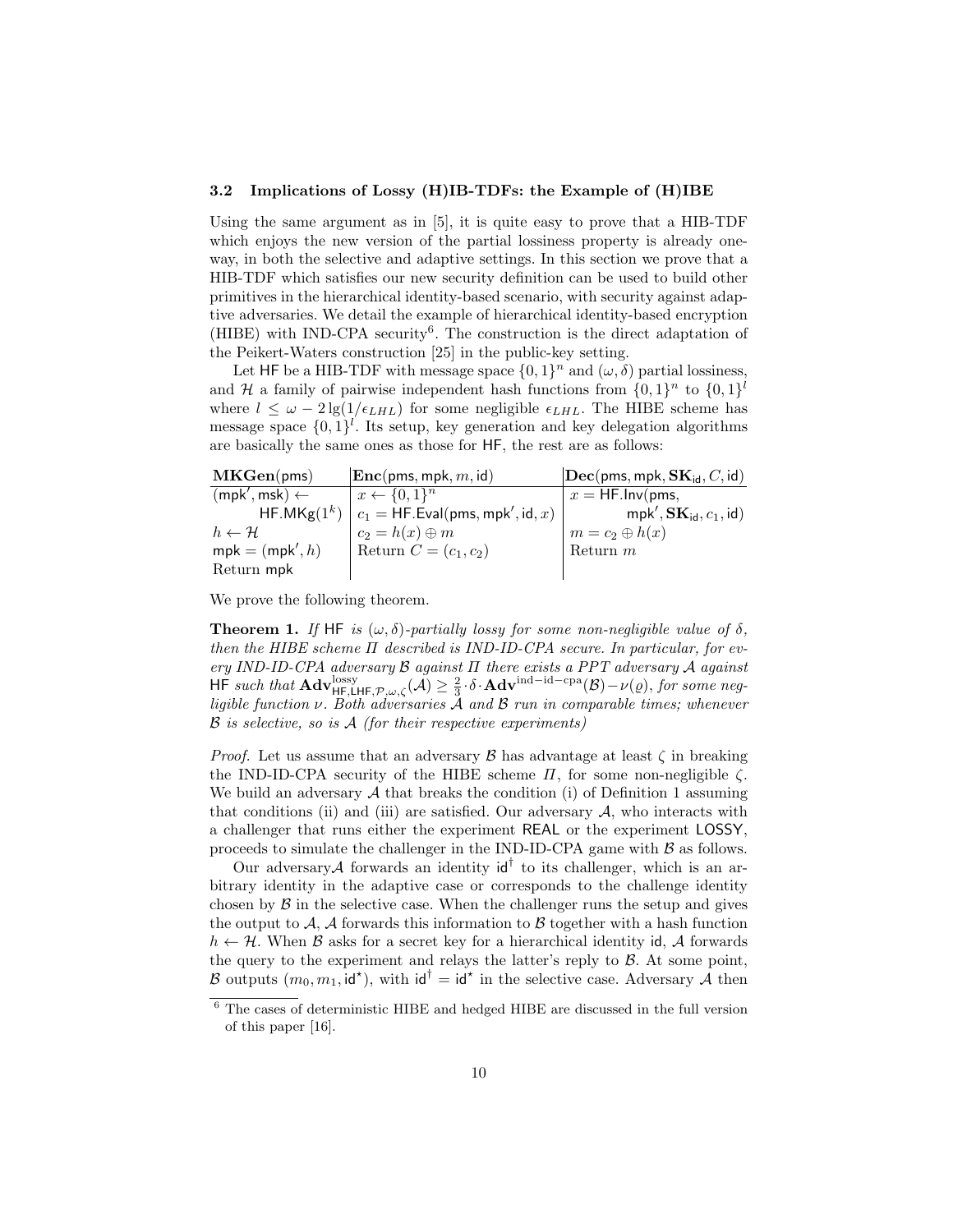forwards id<sup>\*</sup> to its challenger, chooses  $\gamma \leftarrow \{0,1\}$  at random and encrypts  $m_{\gamma}$ under the identity id<sup>\*</sup>. After some more secret key queries,  $\beta$  outputs a guess  $\gamma'$ and A outputs  $d_A = 1$  if  $\gamma = \gamma'$  and  $d_A = 0$  otherwise.

In the REAL setting, we have  $Pr[\gamma' = \gamma | \text{ REAL}] - \frac{1}{2} = Pr[d_{\mathcal{A}} = 1 | \text{ REAL}] - \frac{1}{2} \geq$  $\zeta$ , since A perfectly simulated the IND-ID-CPA game with  $\beta$ . This inequality can be combined with conditions (ii) and (iii) of the definition of  $(\omega, \delta)$ -partial lossiness (which we assume to be satisfied by HF), and we obtain

$$
\Pr[d_{\neg abort}^{\mathcal{A}} = 1 \mid \mathsf{REAL}] \cdot \left( \Pr[d_{\mathcal{A}} = 1 \mid \mathsf{REAL} \land d_{\neg abort}^{\mathcal{A}} = 1] - \frac{1}{2} \right) > \epsilon_1 \epsilon_2 \zeta. \tag{3}
$$

On the other hand, in the LOSSY setting when  $\mathsf{id}^*$  is lossy, the advantage of B in guessing  $\gamma$  is negligible. Indeed, since h is a pairwise independent hash function, the Leftover Hash Lemma [20] (more precisely, its variant proved in [14]) implies that the distribution of  $c_2$  given  $c_1$  is statistically uniform. We thus have  $Pr[d_{\mathcal{A}} = 1]$  LOSSY  $\wedge d_{\neg abort}^{\mathcal{A}} = 1] \leq 1/2 + \epsilon_{LHL}$ , for some negligible function  $\epsilon_{LHL}$ . Since  $d_{exp}^{\mathcal{A}} = d_{-abort}^{\mathcal{A}} \wedge d_{\mathcal{A}}$ , we can express  $Pr[d_{exp}^{\mathcal{A}} = 1 |$  LOSSY as

$$
\Pr[d_{\mathcal{A}} = 1 \mid \text{LOSSY} \land d_{\neg abort}^{A} = 1] \Pr[d_{\neg abort}^{A} = 1 \mid \text{LOSSY}]
$$
\n
$$
\leq \left(\frac{1}{2} + \epsilon_{LHL}\right) \cdot \Pr[d_{\neg abort}^{A} = 1 \mid \text{LOSSY}]
$$
\n
$$
\leq \frac{1}{2} \cdot \left(\Pr[d_{\neg abort}^{A} = 1 \mid \text{REAL}] + \text{Adv}_{\text{HF,LHF}, \mathcal{P}, \omega, \zeta}^{lossy}(\mathcal{A})\right) + \nu, \tag{4}
$$

for some negligible function  $\nu \in \text{negl}(\varrho)$ . The last equality follows from the fact that  $\Pr[d_{-abort}^{\mathcal{A}}=1|\ \mathsf{LOSSY}]-\Pr[d_{-abort}^{\mathcal{A}}=1|\ \mathsf{REAL}]\leq \mathbf{Adv}_{\mathsf{HF},\mathsf{LHF},\mathcal{P},\omega,\zeta}^{\mathrm{lossy}}(\mathcal{A})\colon\mathrm{oth-}$ erwise, we can build a distinguisher<sup>7</sup> against condition (i) of the partial lossiness definition. If we plug (4) into the definition of  $\text{Adv}_{\text{HF,LHF},\mathcal{P},\omega,\zeta}^{lossy}(\mathcal{A})$ , we find

$$
\mathbf{Adv}_{\mathsf{HF},\mathsf{LHF},\mathcal{P},\omega,\zeta}^{\text{lossy}}(\mathcal{A}) = \left| \Pr[d_{exp}^{\mathcal{A}} = 1 \mid \mathsf{REAL}] - \Pr[d_{exp}^{\mathcal{A}} = 1 \mid \mathsf{LOSSY}] \right|
$$
  
\n
$$
\geq \left| \Pr[d_{\neg abort}^{\mathcal{A}} = 1 \mid \mathsf{REAL}] \cdot \left( \Pr[d_{\mathcal{A}} = 1 \mid \mathsf{REAL} \wedge d_{\neg abort}^{\mathcal{A}} = 1] - \frac{1}{2} \right) \right|
$$
  
\n
$$
-\frac{1}{2} \cdot \mathbf{Adv}_{\mathsf{HF},\mathsf{LHF},\mathcal{P},\omega,\zeta}^{\text{lossy}}(\mathcal{A}) - \nu,
$$

so that there exists  $\tilde{\nu} \in \text{negl}(\varrho)$  such that  $\text{Adv}_{\text{HF,LHF},\mathcal{P},\omega,\zeta}^{\text{lossy}}(\mathcal{A})$  is at least

$$
\frac{2}{3} \cdot \left| \Pr[d_{\neg abort}^{\mathcal{A}} = 1 \mid \mathsf{REAL}] \cdot \left( \Pr[d_{\mathcal{A}} = 1 \mid \mathsf{REAL} \wedge d_{\neg abort}^{\mathcal{A}} = 1] - \frac{1}{2} \right) \right| - \tilde{\nu}.
$$

Using (3) and  $\delta = \epsilon_1 \epsilon_2$ , we have that the right-hand-side member of the above expression is at least  $(2/3) \cdot \delta \cdot \zeta - \nu$ . This means that  $\text{Adv}_{\text{HF,LHF},\mathcal{P},\omega,\zeta}^{loss}(\mathcal{A})$ is non-negligible, which contradicts condition (i).

<sup>&</sup>lt;sup>7</sup> This distinguisher  $A_1$  is obtained from A by ignoring  $d_A \in \{0,1\}$  and replacing it by a 1, so that  $d_{\neg abort}^{\mathcal{A}} = d_{exp}^{\mathcal{A}}$ .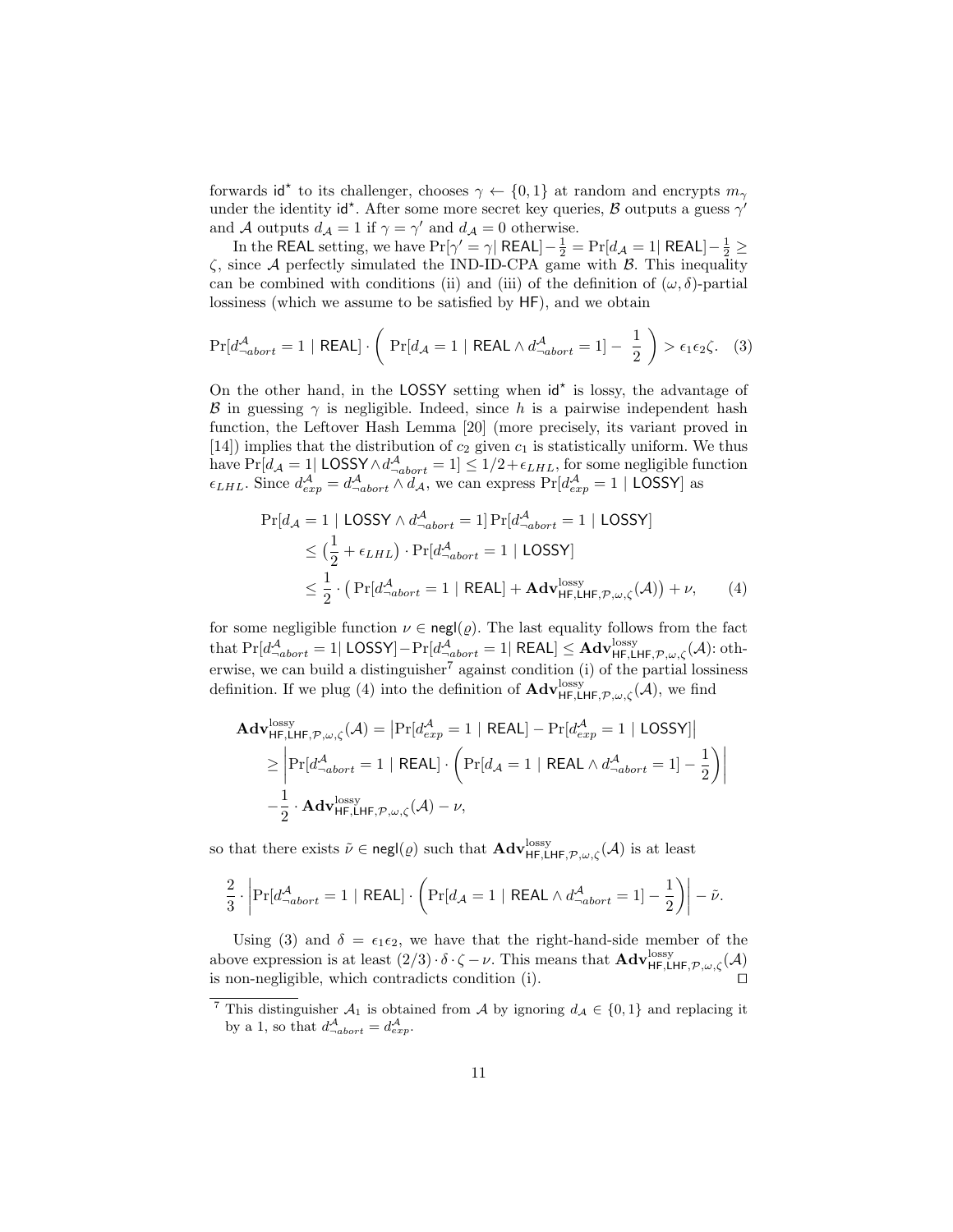# 4 A Hierarchical Identity-Based (Lossy) Trapdoor Function

The design of our new HIB-TDF and its security analysis use as a key ingredient an HPE scheme which is described in the full version of the paper [16]. Let us first provide some intuition on the reason why a HPE scheme simplifies our task.

The pairing-based IB-TDF of Bellare et al. [5] uses an anonymous IBE scheme as a building block. To construct a HIB-TDF, a natural idea is thus to use an anonymous HIBE system. One difficulty is that, at least in the world of pairings, anonymous IBE schemes are usually harder to extend to a hierarchy than non-anonymous ones. Indeed, private keys have to contain extra randomization components because, if the randomization material were included in the public parameters, ciphertexts would betray the identity of receivers. Moreover, as already mentioned in [5], anonymity is not sufficient by itself: what we need is a way to propertly embed an auxiliary input in the public parameters without the adversary noticing the difference between two distinct auxiliary inputs. Adapting the Boyen-Waters anonymous HIBE [9] to achieve this is not straightforward. On the other hand, HPE schemes make it possible to naturally embed auxiliary inputs in the attribute vectors of HPE ciphertexts, which are included in the public parameters of the function. When the function has to be evaluated for a specific identity, our construction uses a mechanism to turn HPE ciphertexts into a matrix of HIBE ciphertexts and this is where the interaction between auxiliary inputs and hierarchical identities leads to functions that can be injective or lossy. From the resulting matrix of HIBE ciphertexts, the function evaluation proceeds by computing a matrix-vector product in the exponent, as done in many lossy TDF construcitons (see, e.g., [25, 17, 21, 30]), and takes advantage of homomorphic properties in the underlying HIBE system.

More precisely, our lossy function is obtained by including a  $n \times n$  matrix of HPE ciphertexts in the master public parameters. As in the DDH-based function of [25], each row of the matrix is associated with an encryption exponent, which is re-used throughout the entire row. Each column corresponds to a different set of public parameters in the HPE system.

The HIB-TDF that we construct is actually an extended HIB-TDF, and so the master key generation protocol takes an auxiliary input. Depending on the value of this auxiliary input, we obtain the trapdoor (injective) function or a partially lossy function, used in the security proofs. Actually, all HPE ciphertexts in the above-mentioned matrix correspond to different hierarchical vectors  $(\mathbf{y}_1, \ldots, \mathbf{y}_d) \in \mathbb{Z}_p^{d \cdot \mu}$ , depending on the auxiliary input. The selective weak attribute-hiding property of the HPE scheme guarantees that the two setups are computationally indistinguishable.

In order to evaluate a function for some hierarchical identity  $id = (id_1, \ldots, id_\ell)$ , the first step of the evaluation algorithm computes a transformation on HPE ciphertexts so as to obtain a matrix of Boneh-Boyen HIBE ciphertexts [7] in their anonymized variant suggested by Ducas [15]. During this transformation, a set of inner products  $\{\langle y_{i_1}, id_{i_1}\rangle\}_{i_1=1}^{\ell}$  is calculated in the exponent in the diagonal entries of the matrix. The transformation provides a  $n \times n$  matrix (7) of anony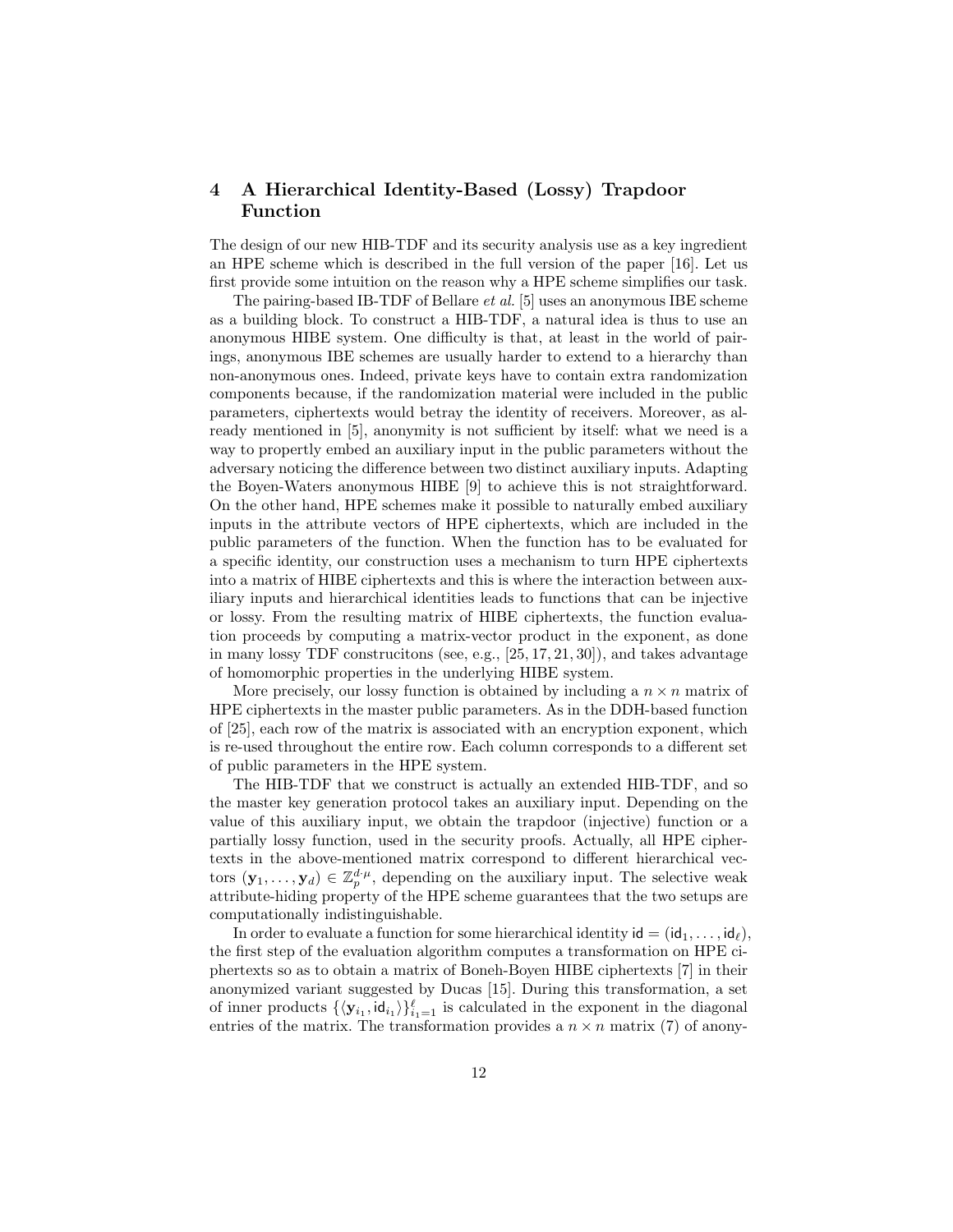mous HIBE ciphertexts that are always well-formed in non-diagonal entries. As for diagonal entries, they contain "perturbed" HIBE ciphertexts: at each level, one ciphertext component contains a perturbation factor of the form  $\langle y_{i_1}, id_{i_1} \rangle$ . In this matrix of HIBE ciphertexts, random encryption exponents are again reused in all positions at each row.

The function evaluation is carried out as in [25], by computing a matrixvector product in the exponent and taking advantage of homomorphic properties of the HIBE scheme over the randomness space. The function output can be seen as a set of n anonymous HIBE ciphertexts – one for each input bit – which are well-formed ciphertexts if and only if the corresponding input bit is  $0$  (*i.e.*, if and only if the perturbation factors  ${\langle \mathbf{y}_{i_1}, \mathsf{id}_{i_1} \rangle \}_{i_1=1}^{\ell}$  are left out when computing the matrix-vector product in the exponent). The function is thus inverted by testing the well-formedness of each HIBE ciphertext using the private key.

#### 4.1 Description

**HF.Setup**( $\rho, d, n, \mu$ ): given a security parameter  $\rho \in \mathbb{N}$ , the (constant) desired number of levels in the hierarchy  $d \in \mathbb{N}$  and integers  $\mu, n \in \text{poly}(\rho)$  specifying the length of identities and that of function inputs, respectively, choose asymmetric bilinear groups  $(\mathbb{G}, \hat{\mathbb{G}}, \mathbb{G}_T)$  of prime order  $p > 2^{\varrho}$ . Define  $\mathsf{InpSp} =$  $\{0,1\}^n$ ,  $\Sigma_{\text{ID}} = \{(1, \mathbf{x}) : \mathbf{x} \in \mathbb{Z}_p^{\mu-1}\}$ ,  $\text{IdSp} = \Sigma_{\text{ID}}^{(\leq d)}$  and  $\text{AuxSp} = \mathbb{Z}_p^{d \cdot \mu}$ . The public parameters are  $\mathsf{pms} = \bigl(p,(\mathbb{G},\hat{\mathbb{G}},\mathbb{G}_T),d,n,\mu,\mathsf{InpSp},\mathsf{IdSp},\mathsf{AuxSp}\bigr).$ 

Since HF is an extended HIB-TDF, the master key generation algorithm of our HIB-TDF receives an auxiliary input  $y \in A$ ux $Sp$ . Here, it is seen as a concatenation of d row vectors  $\mathbf{y}_1, \ldots, \mathbf{y}_d \in \mathbb{Z}_p^{\mu}$ . Notation  $\Delta(i, j)$  is used for the Kronecker's delta function (that is,  $\Delta(i, j) = 1$  if  $i = j$ , and is equal to 0 otherwise).

- **HF.MKg**(pms, y): parse the auxiliary input as  $y = [y_1 | ... | y_d] \in \mathbb{Z}_p^{d \cdot \mu}$ , and proceed as follows.
	- 1. Choose  $\alpha_v \stackrel{R}{\leftarrow} \mathbb{Z}_p^*, \ \alpha_w \stackrel{R}{\leftarrow} (\mathbb{Z}_p^*)^n$ , and  $\alpha_h \stackrel{R}{\leftarrow} (\mathbb{Z}_p^*)^{d \times (\mu+1) \times n}$ . Define  $v =$  $g^{\alpha_v}$ ,  $\hat{v} = \hat{g}^{\alpha_v}$ ,  $\mathbf{w} = g^{\alpha_w} \in \mathbb{G}^n$  and  $\hat{\mathbf{w}} = \hat{g}^{\alpha_w} \in \hat{\mathbb{G}}^n$ . Likewise, set up vectors  $\mathbf{h} = g^{\alpha_h} \in \mathbb{G}^{\tilde{d} \times (\mu+1) \times n}$  and  $\hat{\mathbf{h}} = \hat{g}^{\alpha_h} \in \hat{\mathbb{G}}^{d \times (\mu+1) \times n}$ . Define

$$
\text{PP}_{core} := \left(v, \ \{\mathbf{w}[l_1]\}_{l_1=1}^n, \ \{\mathbf{h}[i_1, i_2, l_1]\}_{i_1 \in \{1, \dots, d\}, i_2 \in \{0, \dots, \mu\}, \ l_1 \in \{1, \dots, n\}}\right)
$$

- 2. For  $i_1 = 1$  to d, parse  $y_{i_1}$  as  $(y_{i_1}[1], \ldots, y_{i_1}[\mu]) \in \mathbb{Z}_p^{\mu}$ . For  $l_2 = 1$  to n, do the following.
	- a. Choose  $s[l_2] \stackrel{R}{\leftarrow} \mathbb{Z}_p^*$  and compute  $J[l_2] = v^{s[l_2]}$  as well as

$$
\mathbf{C}_{w}[l_2, l_1] = \mathbf{w}[l_1]^{\mathbf{s}[l_2]},\\ \mathbf{C}[i_1, i_2, l_2, l_1] = (\mathbf{h}[i_1, 0, l_1]^{\mathbf{y}_{i_1}[i_2] \cdot \Delta(l_2, l_1)} \cdot \mathbf{h}[i_1, i_2, l_1])^{\mathbf{s}[l_2]}
$$

for each  $i_1 \in \{1, \ldots, d\}, i_2 \in \{1, \ldots, \mu\}, l_1 \in \{1, \ldots, n\}.$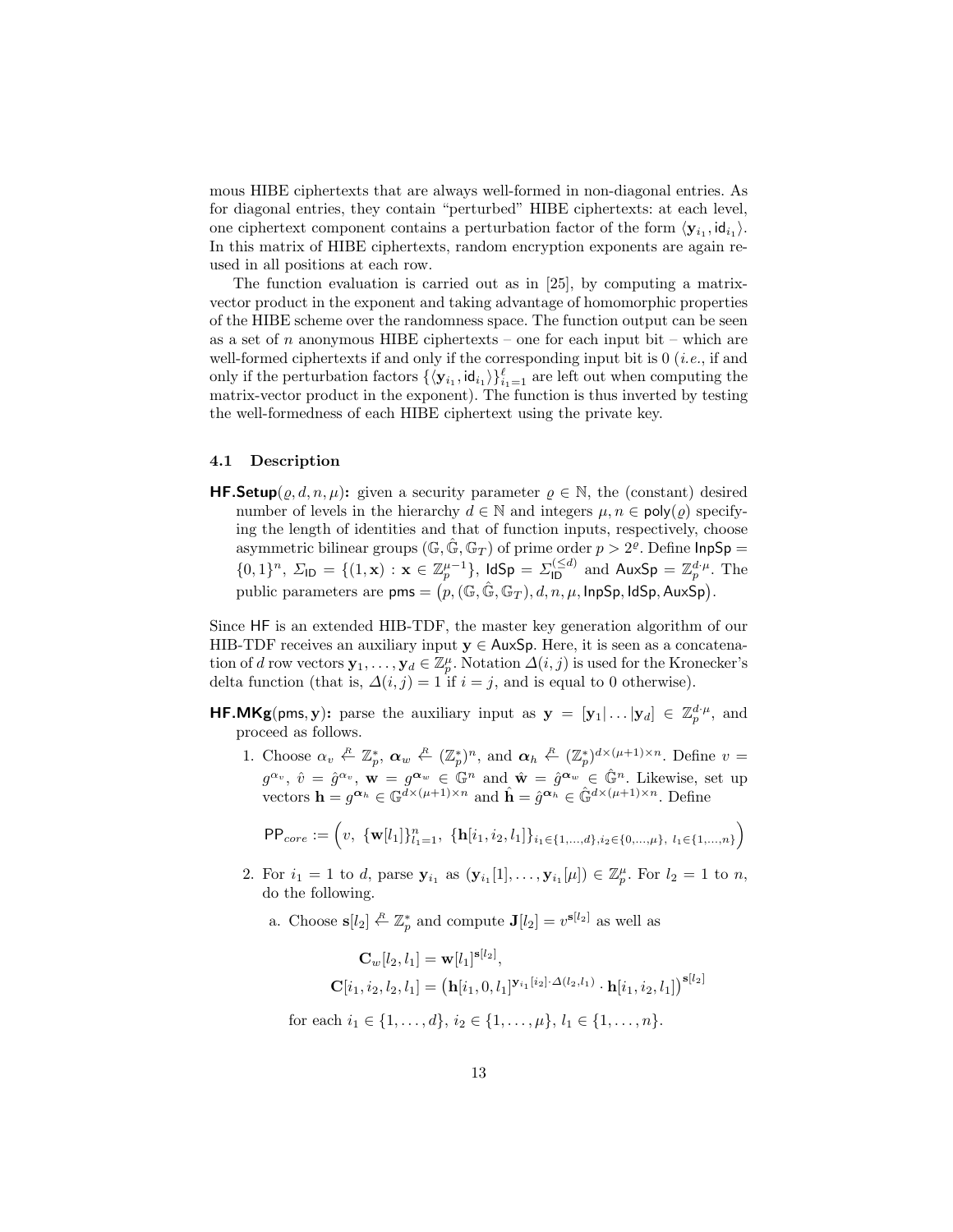b. Define a  $n \times n$  matrix  $\{CT[l_2, l_1]\}_{l_2, l_1 \in \{1, \ldots, n\}}$  of HPE ciphertexts

$$
CT[l_2, l_1] = (J[l_2], C_w[l_2, l_1], \{C[i_1, i_2, l_2, l_1]\}_{i_1 \in \{1, \dots, d\}, i_2 \in \{1, \dots, \mu\}}). (5)
$$

The master public key consists of  $mpk := (PP_{core}, \{CT[l_2, l_1]\}_{l_2, l_1 \in \{1, ..., n\}})$ while the master secret key is  $\textsf{msk} := (\hat{v}, \hat{\mathbf{w}}, \hat{\mathbf{h}})$ . For each  $l_1 \in \{1, \ldots, n\}$ , it will be convenient to view ( $PP_{core}$ , msk) as a vector of HPE master key pairs (mpk $[l_1]$ , msk $[l_1]$ ), with

$$
\begin{aligned} \mathsf{mpk}[l_1] &= \left(v, \mathbf{w}[l_1], \{\mathbf{h}[i_1, i_2, l_1]\}_{i_1 \in \{1, \dots, d\}, i_2 \in \{0, \dots, \mu\}}\right) \\ \mathsf{msk}[l_1] &= \left(\hat{v}, \hat{\mathbf{w}}[l_1], \{\hat{\mathbf{h}}[i_1, i_2, l_1]\}_{i_1 \in \{1, \dots, d\}, i_2 \in \{0, \dots, \mu\}}\right). \end{aligned}
$$

 $\mathsf{HF.Kg}(\mathsf{pms},\mathsf{msk},(\mathsf{id}_1,\ldots,\mathsf{id}_\ell))\colon \text{ to generate a key for an identity }(\mathsf{id}_1,\ldots,\mathsf{id}_\ell)\in$ ldSp, parse msk as  $(\hat{v}, \hat{\mathbf{w}}, \hat{\mathbf{h}})$  and  $\mathsf{id}_{i_1}$  as  $\mathsf{id}_{i_1}[1] \dots \mathsf{id}_{i_1}[\mu]$  for  $i_1 = 1$  to  $\ell$ . Choose  $\mathbf{r}_w, \mathbf{r}_1, \ldots, \mathbf{r}_{\ell} \stackrel{R}{\leftarrow} (\mathbb{Z}_p^*)^n$ , choose  $\mathbf{s} \stackrel{R}{\leftarrow} (\mathbb{Z}_p^*)^{d \times \mu \times \ell \times n}$ ,  $\mathbf{s}' \stackrel{R}{\leftarrow} (\mathbb{Z}_p^*)^{d \times n}$ , and  $\mathbf{s}_w \leftarrow (\mathbb{Z}_p^*)^{d \times \mu \times n}$ . For each  $l_1 \in \{1, ..., n\}$ , compute the decryption component  $\mathbf{SK}_D = (\mathbf{D}, \mathbf{D}_w, \{\mathbf{D}_{i_1}\}_{i_1=1}^{\ell})$  of the key as  $\mathbf{D}_{i_1}[l_1] = \hat{v}^{\mathbf{r}_{i_1}[l_1]}$  and

$$
\mathbf{D}[l_1] = \prod_{i_1=1}^{\ell} \big( \prod_{i_2=1}^{\mu} \hat{\mathbf{h}}[i_1, i_2, l_1]^{\mathsf{id}_{i_1}[i_2]} \big)^{\mathbf{r}_{i_1}[l_1]} \cdot \hat{\mathbf{w}}[l_1]^{\mathbf{r}_w[l_1]}, \ \mathbf{D}_w[l_1] = \hat{v}^{\mathbf{r}_w[l_1]}, \ (6)
$$

while the delegation component  $\mathbf{SK}_{DL}$  consists of

 $\left( {\{\mathbf{K}[j,k,l_1]\}_{j,k,l_1}}, \ {\{\mathbf{L}[j,l_1]\}_{j,l_1}}, \ {\{\mathbf{L}[j,k,i_1,l_1]\}_{j,k,i_1,l_1}}, \ {\{\mathbf{L}_w[j,k,l_1]\}_{j,k,l_1}} \right)$ 

with  $j \in \{\ell + 1, \ldots, d\}, k \in \{1, \ldots, \mu\}, i_1 \in \{1, \ldots, \ell\}$  and  $l_1 \in \{1, \ldots, n\}$ , as

$$
\mathbf{K}[j,k,l_1] = \prod_{i_1=1}^{\ell} \Big( \prod_{i_2=1}^{\mu} \hat{\mathbf{h}}[i_1,i_2,l_1]^{\mathsf{id}_{i_1}[i_2]} \Big)^{\mathbf{s}[j,k,i_1,l_1]} \cdot \hat{\mathbf{h}}[j,k,l_1]^{\mathbf{s}'[j,l_1]} \cdot \hat{\mathbf{w}}[l_1]^{\mathbf{s}_w[j,k,l_1]},
$$

$$
\mathbf{L}[j,l_1] = \hat{v}^{\mathbf{s}'[j,l_1]}, \qquad \mathbf{L}[j,k,i_1,l_1] = \hat{v}^{\mathbf{s}[j,k,i_1,l_1]} \quad \text{and } \mathbf{L}_w[j,k,l_1] = \hat{v}^{\mathbf{s}_w[j,k,l_1]}.
$$

Output  $\mathbf{SK}_{(\mathsf{id}_1,\ldots,\mathsf{id}_\ell)} = (\mathbf{SK}_D, \mathbf{SK}_{DL}).$ 

 $\bm{\mathsf{HF.Del}}(\textsf{pms},\textsf{mpk},(\textsf{id}_1,\dots,\textsf{id}_\ell),\mathbf{SK}_{(\textsf{id}_1,\dots,\textsf{id}_\ell)},\textsf{id}_{\ell+1})\text{: parse } \mathbf{SK}_{(\textsf{id}_1,\dots,\textsf{id}_\ell)} \text{ as a HF}$ private key of the form  $(SK_D, SK_{DL})$ , and the identifier  $id_{\ell+1}$  as a string  $id_{\ell+1}[1] \ldots id_{\ell+1}[\mu] \in \Sigma_{\mathsf{ID}}$ . The idea is to run, for  $l_1 = 1$  to n, the key derivation algorithm  $\bf{Delegate}(\mathsf{mpk}[l_1],(\mathsf{id}_1, \dots, \mathsf{id}_\ell), \mathbf{SK}_{(\mathsf{id}_1, \dots, \mathsf{id}_\ell)}[l_1], \mathsf{id}_{\ell+1})$ of the HPE scheme, as specified in the full version of the paper, where  $\mathbf{SK}_{(\mathsf{id}_1,\ldots,\mathsf{id}_\ell)}[l_1] = (\mathbf{SK}_D[l_1], \mathbf{SK}_{DL}[l_1])$  is defined by

$$
\mathbf{SK}_D[l_1] = (\mathbf{D}[l_1], \mathbf{D}_w[l_1], \{\mathbf{D}_{i_1}[l_1]\}_{i_1=1}^{\ell})
$$
  
\n
$$
\mathbf{SK}_{DL}[l_1] = (\{\mathbf{K}[j,k,l_1]\}_{j,k}, \{\mathbf{L}[j,l_1]\}_{j}, \{\mathbf{L}[j,k,i_1,l_1]\}_{j,k,i_1}, \{\mathbf{L}_w[j,k,l_1]\}_{j,k}).
$$

Specifically, for  $l_1 = 1$  to n, do the following.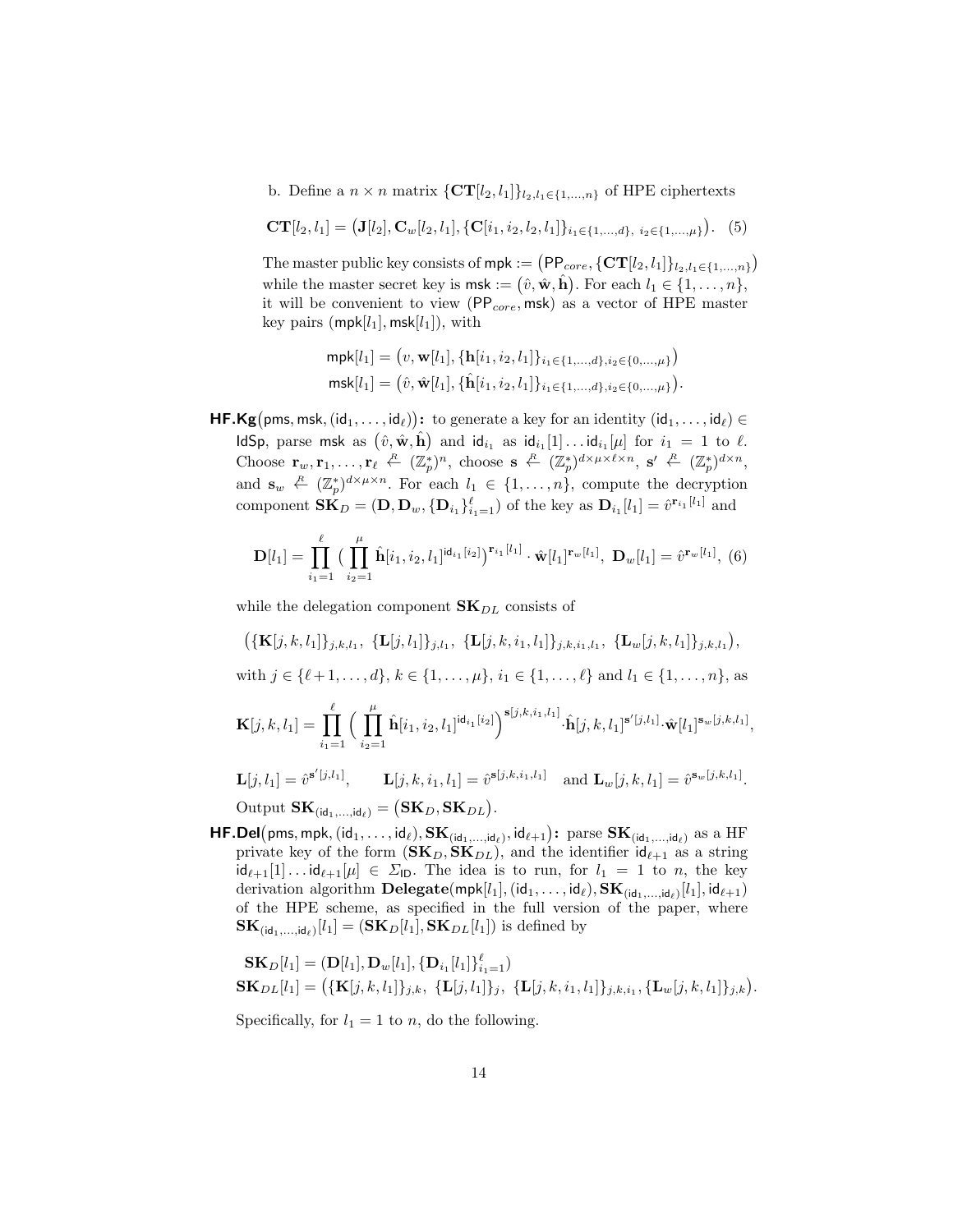- 1. Randomize  $\mathbf{SK}_{DL}[l_1]$  by raising all its component to some  $z \stackrel{R}{\leftarrow} \mathbb{Z}_p^*$ . Call this new key  $\widetilde{\mathbf{SK}}_{DL}[l_1]$  and write its elements with a hat (e.g.,  $\widehat{\mathbf{K}}[j, k, l_1] = \mathbf{K}[j, k, l_1]^z).$
- 2. Compute a partial decryption key

$$
\widetilde{\mathbf{K}}[\ell+1, l_1] = \prod_{k=1}^{\mu} \widehat{\mathbf{K}}[\ell+1, k, l_1]^{\mathrm{id}_{\ell+1}[k]} = \prod_{i_1=1}^{\ell} \Big( \prod_{i_2=1}^{\mu} \widehat{\mathbf{h}}[i_1, i_2, l_1]^{\mathrm{id}_{i_1}[i_2]} \Big)^{\tilde{\mathbf{s}}[\ell+1, i_1, l_1]}
$$

$$
\cdot \Big( \prod_{k=1}^{\mu} \widehat{\mathbf{h}}[\ell+1, k, l_1]^{\mathrm{id}_{\ell+1}[k]} \Big)^{\mathbf{s}'[\ell+1, l_1]} \cdot \widehat{\mathbf{w}}[l_1]^{\tilde{\mathbf{s}}_w[\ell+1, l_1]},
$$

$$
\widetilde{\mathbf{L}}[\ell+1,\ell+1,l_1] = \widehat{\mathbf{L}}[\ell+1,l_1],\n\widetilde{\mathbf{L}}[\ell+1,i_1,l_1] = \prod_{k=1}^{\mu} \widehat{\mathbf{L}}[\ell+1,k,i_1,l_1]^{\mathrm{id}_{\ell+1}[k]} = \widehat{v}^{\tilde{\mathbf{s}}[\ell+1,i_1,l_1]} \text{ for } i_1 \in \{1,\ldots,\ell\},\n\widetilde{\mathbf{L}}_w[\ell+1,l_1] = \prod_{k=1}^{\mu} \widehat{L}_w[\ell+1,k,l_1]^{\mathrm{id}_{\ell+1}[k]} = \widehat{v}^{\tilde{\mathbf{s}}_w[\ell+1,l_1]}
$$

where we define  $\tilde{\mathbf{s}}[\ell + 1, i_1, l_1] = z \cdot (\sum_{k=1}^{\mu} \mathbf{s}[\ell + 1, k, i_1, l_1] \cdot \mathbf{id}_{\ell+1}[k]),$  for  $i_1 \in \{1, \ldots, \ell\}, \text{ and } \tilde{\mathbf{s}}_w[\ell+1, l_1] = z \cdot (\sum_{k=1}^{n-1} \mathbf{s}[\ell+1, k, l_1] \cdot \mathbf{id}_{\ell+1}[k]).$ 

3. For all  $j \in \{\ell+2, \ldots, d\}, k \in \{1, \ldots, \mu\}$ , compute re-randomized versions of the partial decryption key by raising the partial decryption key to random powers  $\tau_{j,k} \stackrel{R}{\leftarrow} \mathbb{Z}_p^*$ .

$$
\mathbf{K}[\ell+1, l_1]^{(j,k)} = \widetilde{\mathbf{K}}[\ell+1, l_1]^{\tau_{j,k}}, \qquad \mathbf{L}_w[\ell+1, l_1]^{(j,k)} = \widetilde{\mathbf{L}}_w[\ell+1, l_1]^{\tau_{j,k}},
$$

$$
\{\mathbf{L}[\ell+1, i_1, l_1]^{(j,k)} = \widetilde{\mathbf{L}}[\ell+1, i_1, l_1]^{\tau_{j,k}}\}_{i_1=1}^{\ell+1}.
$$

These values will be used to compute the delegation component of the new key at step 5.

- 4. Compute a decryption component  $\mathbf{SK}'_D[l_1] = (\mathbf{D}'[l_1], \mathbf{D}'_w[l_1], {\{\mathbf{D}'_{i_1}}[l_1\}]}_{i_1=1}^{\ell+1})$ for the delegated key by setting  $\mathbf{D}'[l_1] = \mathbf{D}[l_1] \cdot \widetilde{\mathbf{K}}[\ell+1, l_1]$  as well as  $\mathbf{D}'_w[l_1] = \mathbf{D}_w[l_1] \cdot \widetilde{\mathbf{L}}_w[\ell+1, l_1]$ . Then, define  $\mathbf{D}'_{\ell+1}[l_1] = \widetilde{\mathbf{L}}[\ell+1, \ell+1, l_1]$ and, for each  $i_1 \in \{1, ..., \ell\}$ , set  $\mathbf{D}'_{i_1}[l_1] = \mathbf{D}_{i_1}[l_1] \cdot \widetilde{\mathbf{L}}[\ell + 1, i_1, l_1]$ .
- 5. Finally, compute a delegation component for the delegated key. For each  $j \in \{\ell + 2, \ldots, d\}$ , set  $\mathbf{L}'[j, l_1] = \widehat{\mathbf{L}}[j, l_1]$ . Then, for each  $k \in \{1, \ldots, \mu\}$ ,  $i_1 \in \{1, ..., \ell + 1\}$ , set  $\mathbf{K}'[j, k, l_1] = \hat{\mathbf{K}}[j, k, l_1] \cdot \mathbf{K}[\ell + 1, l_1]^{(j,k)}$  and

$$
\mathbf{L}'_w[j,k,l_1] = \widehat{\mathbf{L}}_w[j,k,l_1] \cdot \mathbf{L}_w[\ell+1,l_1]^{(j,k)}
$$
  

$$
\mathbf{L}'[j,k,i_1,l_1] = \widehat{\mathbf{L}}[j,k,i_1,l_1] \cdot \mathbf{L}[\ell+1,i_1,l_1]^{(j,k)},
$$

with  $\widehat{\mathbf{L}}[j, k, \ell+1, l_1] = 1$  for all  $j, k$ . The delegation component  $\mathbf{SK}_{DL}'$  is  $\mathbf{SK}'_{DL}[l_1] = \left( {\{ \mathbf{K}'[j,k,l_1] \}_{j,k}, \ \{\mathbf{L}'[j,l_1] \}_j, \ \{\mathbf{L}'[j,k,i_1,l_1] \}_{j,k,i_1}, \{\mathbf{L}'_w[j,k,l_1] \}_{j,k} \right)},$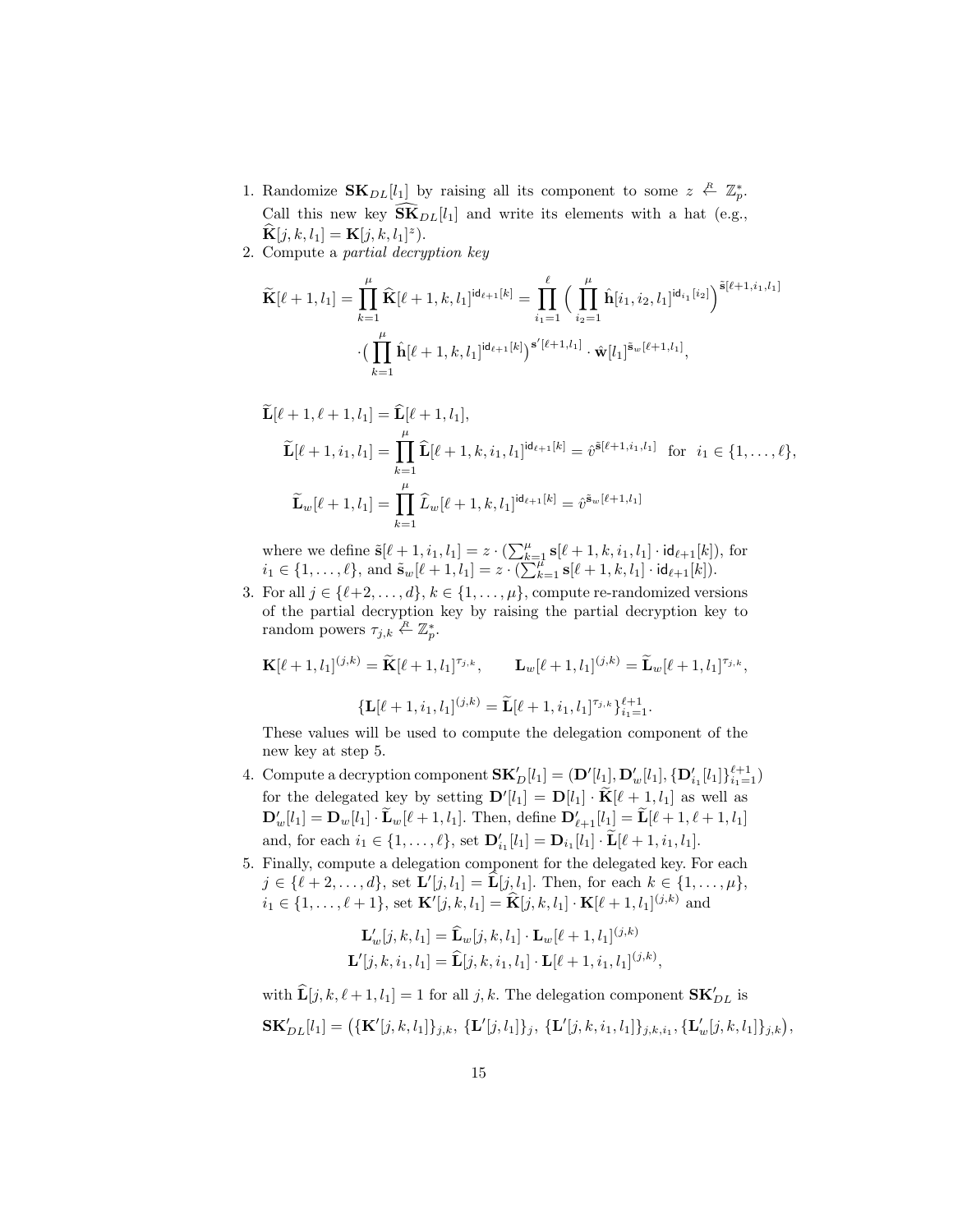with  $j \in \{\ell + 2, \ldots, d\}, k \in \{1, \ldots, \mu\}, i_1 \in \{1, \ldots, \ell + 1\}.$  Return the delegated private key  $\mathbf{SK}_{(\mathsf{id}_1,\dots,\mathsf{id}_\ell,\mathsf{id}_{\ell+1})}[l_1] = (\mathbf{SK}'_D[l_1], \mathbf{SK}'_{DL}[l_1]).$ 

Return  $\{\mathbf{SK}_{(\mathsf{id}_1,\ldots,\mathsf{id}_\ell,\mathsf{id}_{\ell+1})}[l_1]\}_{l_1=1}^n$ .

**HF.Eval**(pms, mpk,  $(id_1, ..., id_\ell), X$ ): Given a *n*-bit input  $X = x_1 ... x_n \in \{0, 1\}^n$ , for  $i_1 = 1$  to  $\ell$ , parse  $\mathsf{id}_{i_1}$  as  $\mathsf{id}_{i_1}[1] \dots \mathsf{id}_{i_1}[\mu]$ . For  $l_1 = 1$  to  $n$ , do the following.

1. Compute modified HPE ciphertexts by defining

$$
C_{\text{id}}[i_1, l_2, l_1] = \prod_{i_2=1}^{\mu} C[i_1, i_2, l_2, l_1]^{\text{id}_{i_1}[i_2]}
$$
  
= 
$$
\left(\mathbf{h}[i_1, 0, l_1]^{\langle \mathbf{y}_{i_1}, \text{id}_{i_1} \rangle \cdot \Delta(l_2, l_1)} \cdot \prod_{i_2=1}^{\mu} \mathbf{h}[i_1, i_2, l_1]^{\text{id}_{i_1}[i_2]}\right)^{\mathbf{s}[l_2]}
$$

for each  $i_1 \in \{1, \ldots, \ell\}, l_1, l_2 \in \{1, \ldots, n\}.$  The modified ciphertexts are

$$
\mathbf{C}_{\mathrm{id}}[l_2, l_1] = (\mathbf{J}[l_2], \{\mathbf{C}_{\mathrm{id}}[i_1, l_2, l_1]\}_{i_1=1}^{\ell}) \in \mathbb{G}^{\ell+1}.
$$
 (7)

The resulting  $\{\mathbf{C}_{id}[l_2, l_1]\}_{l_2, l_1 \in \{1, ..., n\}}$  thus form a  $n \times n$  matrix of anonymous HIBE ciphertexts for the identity  $\mathsf{id} = (\mathsf{id}_1, \dots, \mathsf{id}_\ell).$ 

2. Using the vector  $X \in \{0,1\}^n$ , compute  $C_{\mathsf{id},v} = \prod_{l_2=1}^n \mathbf{J}[l_2]^{x_{l_2}} = v^{\langle \mathbf{s}, X \rangle},$  $\mathbf{CT}_{\mathsf{id},w}[l_1] = \prod_{l_2=1}^n \mathbf{C}_w[l_2, l_1]^{x_{l_2}} = \mathbf{w}[l_1]^{ \langle s, X \rangle}$  and

$$
\mathbf{CT}_{\mathsf{id}}[i_1, l_1] = \prod_{l_2=1}^n \mathbf{C}_{\mathsf{id}}[i_1, l_2, l_1]^{x_{l_2}} \n= \mathbf{h}[i_1, 0, l_1]^{s[l_1] \cdot x_{l_1} \cdot \langle \mathbf{y}_{i_1}, \mathsf{id}_{i_1} \rangle} \cdot \Big( \prod_{i_2=1}^\mu \mathbf{h}[i_1, i_2, l_1]^{d_{i_1}[i_2]} \Big)^{\langle \mathbf{s}, X \rangle}
$$
\n(8)

Output

$$
C = (C_{\mathrm{id},v}, \{\mathbf{CT}_{\mathrm{id},w}[l_1]\}_{l_1=1}^n, \{\mathbf{CT}_{\mathrm{id}}[i_1, l_1]\}_{i_1 \in \{1, ..., \ell\}, l_1 \in \{1, ..., n\}}) \in \mathbb{G}^{n+1+n \times \ell}.
$$
\n(9)

 $\mathsf{HF.lnv}(\textsf{pms},\textsf{mpk},(\textsf{id}_1,\dots,\textsf{id}_\ell),\mathbf{SK}_{(\textsf{id}_1,\dots,\textsf{id}_\ell)},C)$ : parse the decryption component  $\mathbf{SK}_D$  of the private key as a tuple of the form  $(\mathbf{D}, \mathbf{D}_w, \mathbf{D}_{\bar{w}}, \{\mathbf{D}_{i_1}\}_{i_1=1}^{\ell})$  and the output C as per (9). Then, for  $l_1 = 1$  to n, set  $x_{l_1} = 0$  if

$$
e(C_{\mathsf{id},v}, \mathbf{D}[l_1]) \cdot e(\mathbf{CT}_{\mathsf{id},w}[l_1], \mathbf{D}_w[l_1])^{-1} \cdot \prod_{i_1=1}^{\ell} e(\mathbf{CT}_{\mathsf{id}}[i_1, l_1], \mathbf{D}_{i_1}[l_1])^{-1} = 1_{\mathbb{G}_T}.
$$
\n(10)

Otherwise, set  $x_{l_1} = 1$ . Eventually, return  $X = x_1 \dots x_n \in \{0, 1\}^n$ .

From (8), we see that, with overwhelming probability, if there exists  $i_1 \in$  $\{1,\ldots,d\}$  such that  $\langle \mathbf{y}_{i_1},\mathbf{id}_{i_1}\rangle\neq 0$ , relation (10) is satisfied if and only if  $x_{l_1} =$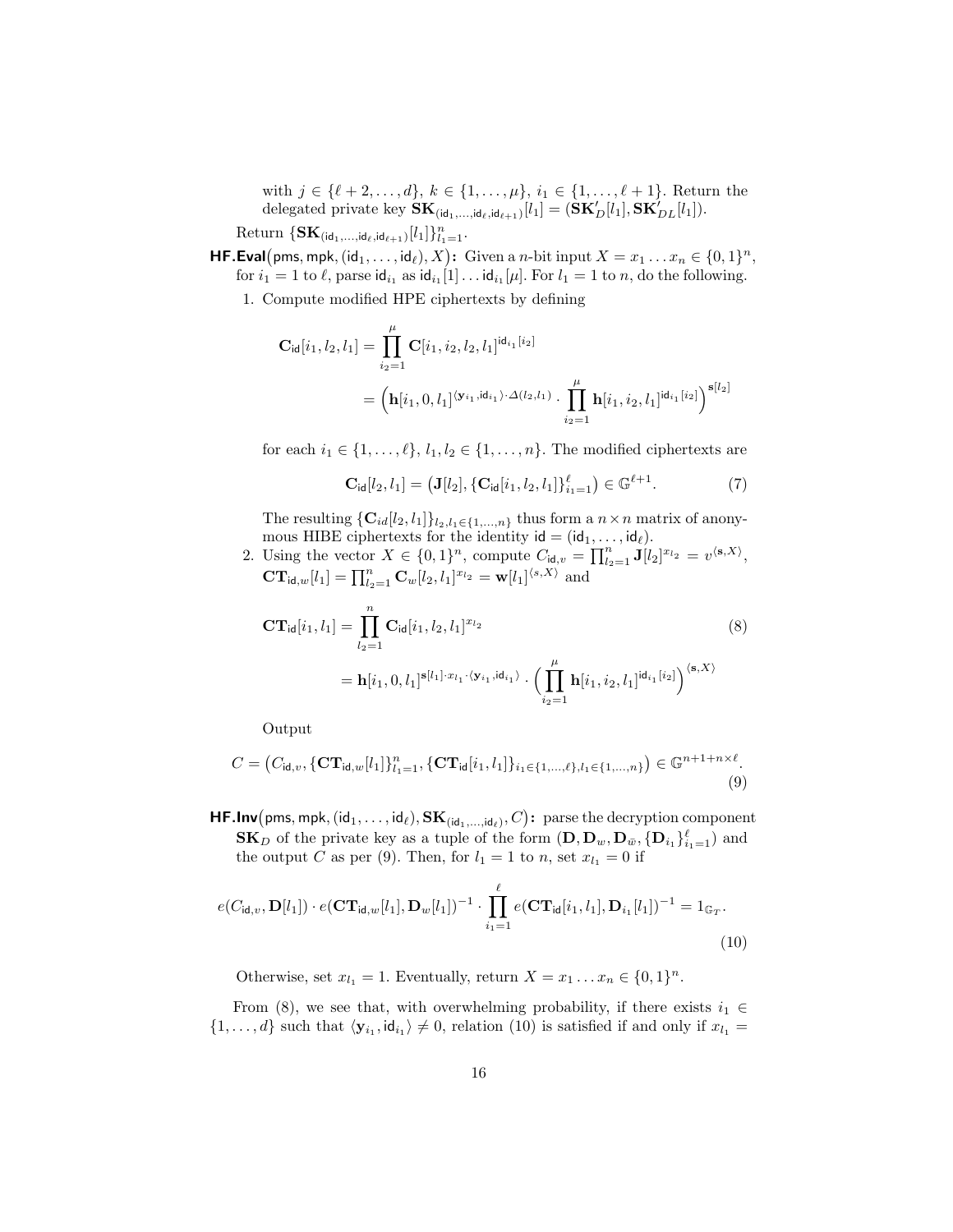0. Indeed, in this case, the output  $(9)$  is distributed as a vector of n Boneh-Boyen anonymous HIBE ciphertexts. These ciphertexts correspond to the same encryption exponent  $\langle s, X \rangle$  and are generated under *n* distinct master public keys sharing the same component  $v \in \mathbb{G}$ .

When the function is prepared for the injective mode, the auxiliary input consists of a vector  $\mathbf{y}^{(0)} = [(1, 0, \dots, 0)| \dots | (1, 0, \dots, 0)] \in \mathbb{Z}_p^{d \cdot \mu}$ . Since  $\mathsf{id}_{i_1}[1] = 1$ for each  $i_1$ , this implies injectivity since  $\langle \mathbf{y}_{i_1}^{(0)}, \mathsf{id}_{i_1} \rangle \neq 0$  for each  $i_1 \in \{1, \ldots, \ell\}.$ In the partially lossy mode, a suitable choice of  $y^{(1)}$  ensures that  $\langle y_{i_1}, id_{i_1} \rangle = 0$ for each  $i_1 \in \{1, \ldots, \ell\}$  with non-negligible probability, which leads to high noninjectivity: from (8), we see that (9) only consists of valid HIBE ciphertexts, so that the inversion algorithm always outputs  $0^n$ .

In the full version of the paper [16], we prove that, under the  $\mathcal{P}\text{-}BDH_1$  and DDH<sup>2</sup> assumptions, the scheme provides selective security and adaptive security (for a constant number of levels) for appropriate choices of the auxiliary input.

# References

- 1. R. Anderson. Two Remarks on Public Key Cryptology. Invited lecture, ACM Conference on Computer and Communications Security, 1997.
- 2. M. Bellare, A. Boldyreva, A. O'Neill. Deterministic Encryption: Definitional Equivalences and Constructions without Random Oracles. In Crypto'07, LNCS 4622, 2007.
- 3. M. Bellare, Z. Brakerski, M. Naor, T. Ristenpart, G. Segev, H. Shacham, S. Yilek. Hedged Public-Key Encryption: How to Protect against Bad Randomness. In Asiacrypt'09, LNCS 5912, 2009. Full version available at http://eprint.iacr.org/2012/220 .
- 4. M. Bellare, D. Hofheinz, S. Yilek. Possibility and Impossibility Results for Encryption and Commitment Secure under Selective Opening. In Eurocrypt'09, LNCS 5479, 2009.
- 5. M. Bellare, E. Kiltz, C. Peikert, B. Waters. Identity-Based (Lossy) Trapdoor Functions and Applications. In Eurocrypt'12, LNCS 7237, 2012
- 6. A. Boldyreva, S. Fehr, A. O'Neill. On Notions of Security for Deterministic Encryption, and Efficient Constructions without Random Oracles. In Crypto'08, LNCS 5157, 2008.
- 7. D. Boneh, X. Boyen. Efficient Selective-ID Secure Identity-Based Encryption Without Random Oracles. In Eurocrypt'04, LNCS 3027, 2004.
- 8. D. Boneh, B. Waters. Conjunctive, Subset, and Range Queries on Encrypted Data. In 4th Theory of Cryptography Conference (TCC 2007), LNCS 4392, 2007.
- 9. X. Boyen, B. Waters. Anonymous Hierarchical Identity-Based Encryption (Without Random Oracles). In Crypto'06, LNCS 4117, 2006.
- 10. X. Boyen, B. Waters. Shrinking the Keys of Discrete-Log-Type Lossy Trapdoor Functions. In ACNS'10, LNCS 6123, 2010.
- 11. R. Canetti, S. Halevi, J. Katz. A Forward-Secure Public-Key Encryption Scheme. In Eurocrypt'03, LNCS 2656, 2003.
- 12. R. Canetti, S. Halevi, J. Katz. Chosen-Ciphertext Security from Identity-Based Encryption. In Eurocrypt'04, LNCS 3027, 2004.
- 13. D. Cash, D. Hofheinz, E. Kiltz, C. Peikert. Bonsai Trees, or How to Delegate a Lattice Basis. In Eurocrypt'10, LNCS 6110, 2004.